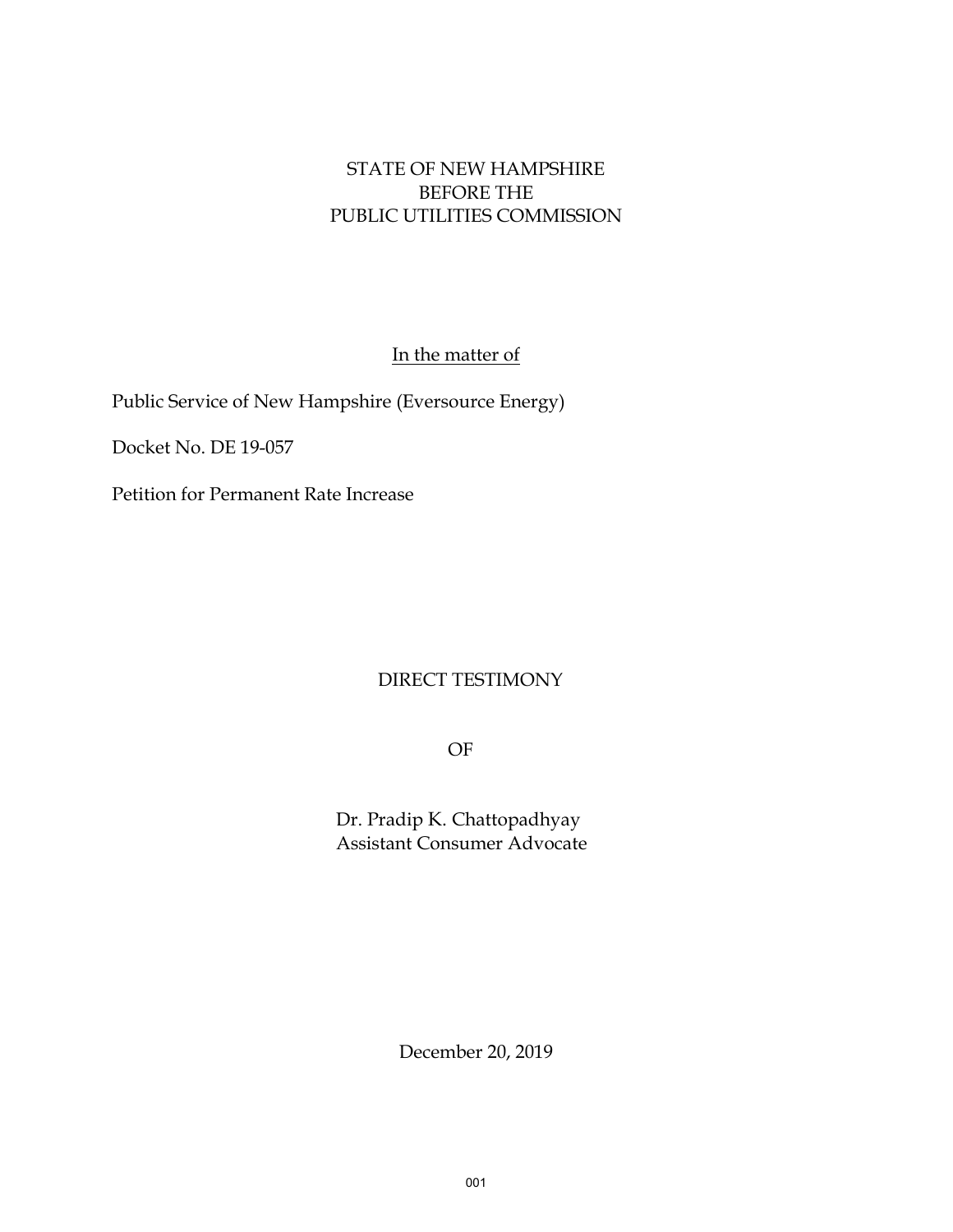## **TABLE OF CONTENTS**

| $\rm{II}$ . |    | MARKET-TO-BOOK RATIO, EXPECTED RETURN ON EQUITY AND   |    |
|-------------|----|-------------------------------------------------------|----|
| HI.         |    | ESTIMATING COST OF EQUITY USING SEVERAL APPROACHES 18 |    |
|             | A. |                                                       |    |
|             | В. |                                                       |    |
|             |    |                                                       | 39 |
|             |    |                                                       |    |

### IV. SCHEDULES:

| Schedule PKC-1             | <b>Stock Ratings</b>                          |
|----------------------------|-----------------------------------------------|
| Schedule PKC-2             | <b>Common Equity Ratios</b>                   |
| Schedule PKC-3             | <b>Stock Prices</b>                           |
| Schedule PKC-4             | Dividend Yield Estimate for the Next Period   |
| Schedule PKC-5             | <b>Growth Components</b>                      |
| Schedule PKC-6             | "External Component" of COE                   |
| Schedule PKC-7             | Expected Return on Equity and Retention Ratio |
| Schedule PKC-8             | DCF ROE Estimates and Market-to-Book Ratio    |
|                            | <b>ROE Estimates</b>                          |
| Schedule PKC-9             | Proxy Beta                                    |
| Schedule PKC-10            | <b>CAPM Calculations</b>                      |
| Schedule PKC-11a & PKC 11b | Value Line Market Returns                     |
|                            |                                               |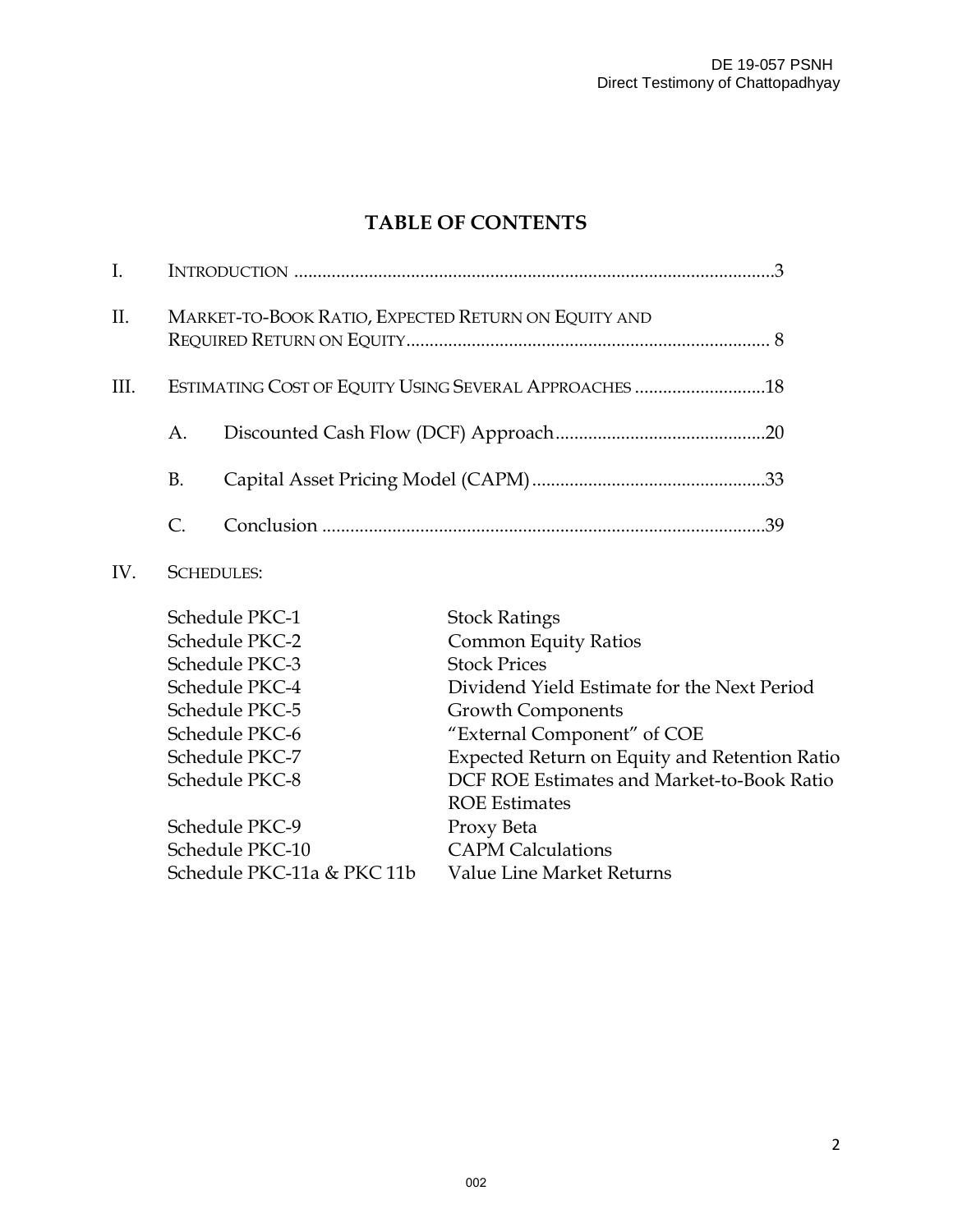### **I. INTRODUCTION**

| $\overline{2}$ | Q. | Please state your name, business address and occupation.                                          |
|----------------|----|---------------------------------------------------------------------------------------------------|
| 3              | A. | My name is Pradip K. Chattopadhyay. My business address is 21 South Fruit Street,                 |
| 4              |    | Suite 18, Concord, New Hampshire. I am employed as the Assistant Consumer Advocate/Rate           |
| 5              |    | and Market Policy Director with the New Hampshire Office of Consumer Advocate (OCA).              |
| 6              | Q. | Please describe your formal education and professional experience.                                |
| $\overline{7}$ | A. | I have a Ph.D. in Economics from the University of Washington, Seattle, which I earned            |
| 8              |    | in 1997. I have also taken courses in City and Regional Planning with applications to Energy      |
| 9              |    | Planning from Ohio State University, Columbus OH, in 2001-02. I have taught several courses       |
| 10             |    | in economics at the University of Washington as an instructor and adjunct faculty at its Business |
| 11             |    | School. I am also associated with the Southern New Hampshire University (SNHU) as an              |
| 12             |    | adjunct faculty, where I teach several courses in economics.                                      |
| 13             |    | From March 1998 to October 1999, I was a consultant with the National Council of                  |
| 14             |    | Applied Economic Research, New Delhi, India. From November 1999 to August 2001, I was             |
| 15             |    | the Economist at the Uttar Pradesh Electricity Regulatory Commission (UPERC) in India, and        |
| 16             |    | advised UPERC on tariff issues. From September 2001 to June 2002, I worked at the National        |
| 17             |    | Regulatory Research Institute, Columbus, Ohio, as a graduate research associate while pursuing    |
| 18             |    | advanced courses in Energy Planning in the City and Regional Planning Program at Ohio State       |
| 19             |    | University. From June 2002 to July 2002, I worked at the World Bank, Washington D.C. as a         |
| 20             |    | short-term consultant/intern with its Energy and Water Division.                                  |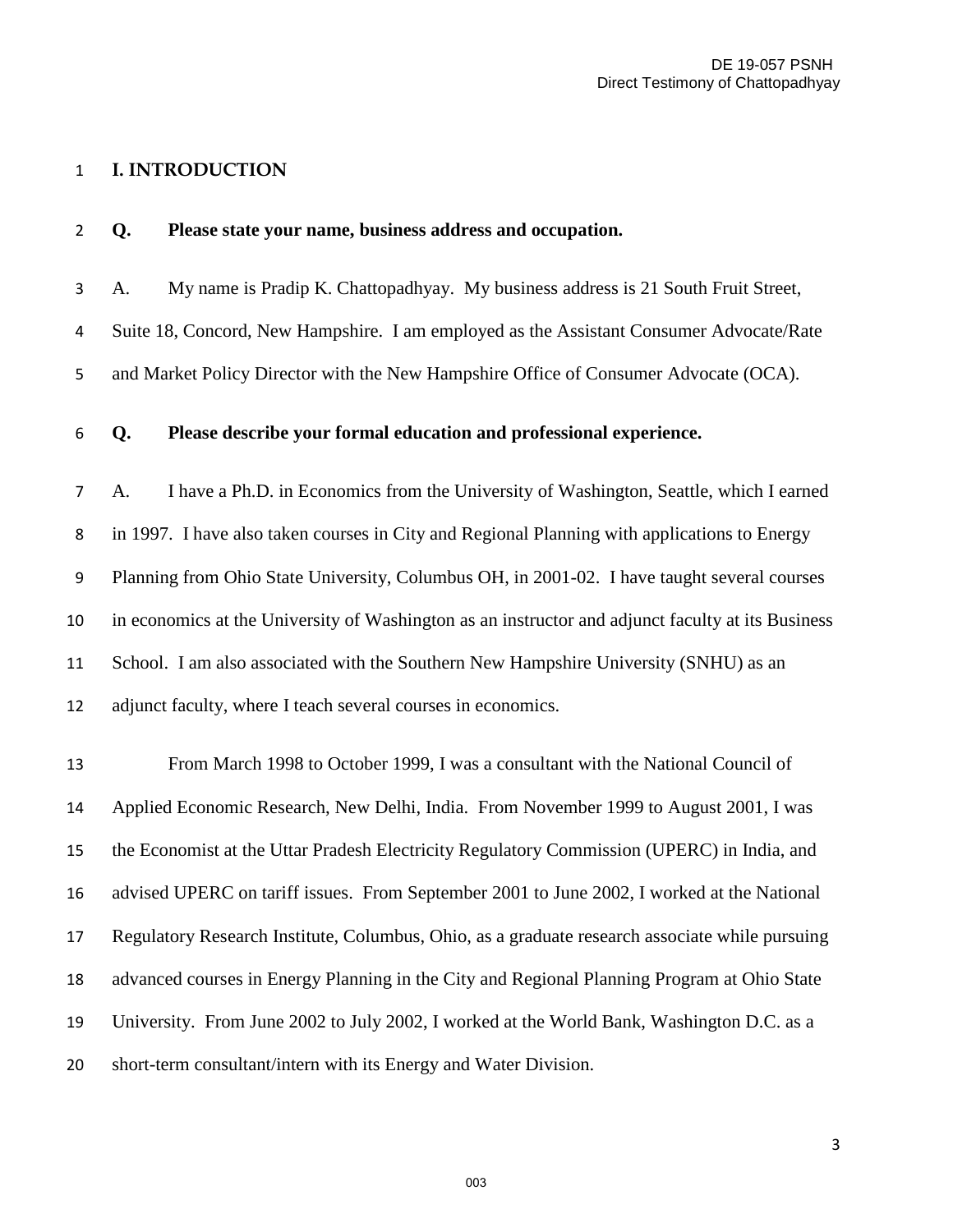I worked at the New Hampshire Public Utilities Commission (Commission) from August 2 2002 to January 2007 in the capacity of a Utility Analyst. My responsibilities at the Commission as an analyst were in electric utility issues including analyzing and advising the Commission on rate design, cost of capital issues, wholesale market issues, and other regional matters. I briefly worked at the Massachusetts Department of Telecommunications and Energy (later reorganized into Department of Public Utilities (MA-DPU)) starting in January 2007 as an Economist. At MA-DPU, I represented the staff and examined gas demand estimation and forecasting, decoupling issues, and environmental remediation matters.

I returned to the Commission in June 2007 to join its Telecom Division as its Assistant Director, and continued in that position until December 2010. I was also helping other divisions as an expert witness in economics-related issues as well as advising the Commission on regional electric matters including FERC jurisdictional issues. I joined the Commission's Regional Energy Division in January 2010 as the Regional Energy Analyst, and was advising the Commission in that capacity until I joined the Antitrust and Utilities Division, Office of the Minnesota Attorney General, in August 2013.

 I came back to New Hampshire in March 2014 and worked as an independent consultant until the end of August, 2014, representing the Minnesota Attorney General. I joined Liberty Utilities at the end of August, 2014 as a Forecasting Analyst for its Energy Procurement Department. I worked with Liberty Utilities for about three months, before starting my own consultancy firm. In December 2014, I joined the OCA as its Rate and Market Policy Director. I was later appointed the Assistant Consumer Advocate at the OCA.

#### **Q. Have you previously provided testimony before this Commission?**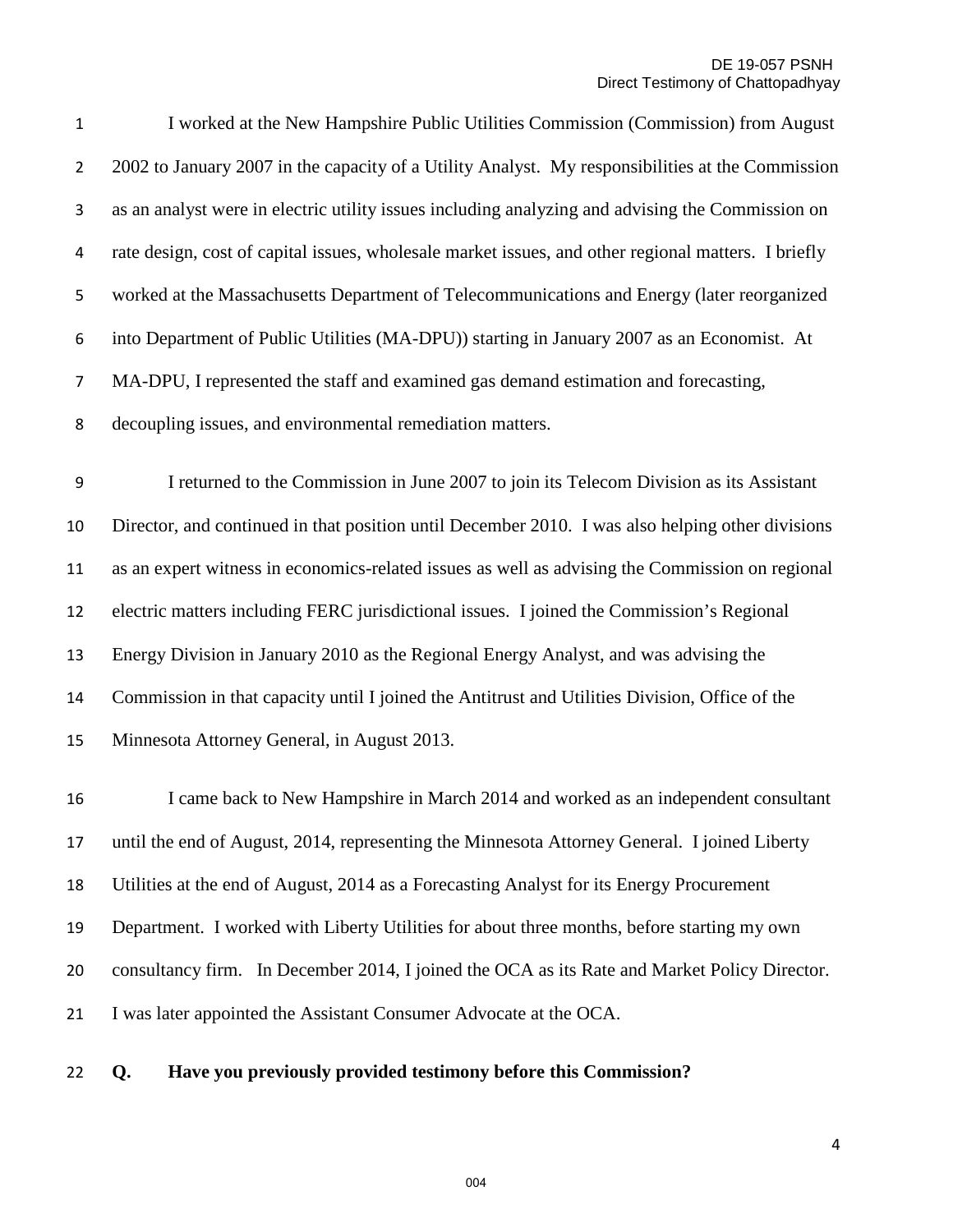A. Yes.

| $\overline{2}$ | Q. | In which dockets did you testify?                                                                |
|----------------|----|--------------------------------------------------------------------------------------------------|
| 3              | A. | I provided testimony before the Commission in the following dockets:                             |
| 4              |    | DE 03-200 – Rate Design Testimony which was about delivery rates for retail                      |
| 5              |    | ratepayers of Public Service of New Hampshire (PSNH);                                            |
| 6              |    | DE 06-028 – Cost of Capital Testimony which was also about PSNH's delivery rates;<br>$\bullet$   |
| 7              |    | DT 07-027 – Status of competition in retail telephony under TDS;<br>$\bullet$                    |
| 8              |    | DG 08-009 – Cost of Equity Testimony related to gas delivery rates of National Grid<br>$\bullet$ |
| 9              |    | NH;                                                                                              |
| 10             |    | DE 09-035 – Cost of Equity Testimony in the matter of electric distribution rates<br>$\bullet$   |
| 11             |    | (PSNH);                                                                                          |
| 12             |    | DG 14-380 – Testimony in Petition of Liberty Utilities (EnergyNorth Natural Gas)                 |
| 13             |    | requesting approval of firm transportation contract (North East Direct (NED));                   |
| 14             |    | DG 15-155 – Testimony in Petition of Valley Green, LLC requesting franchise in<br>$\bullet$      |
| 15             |    | City of Lebanon and Town of Hanover, New Hampshire;                                              |
| 16             |    | DG 15-289 – Testimony in Petition of Liberty Utilities (EnergyNorth Natural Gas)                 |
| 17             |    | requesting franchise in City of Lebanon and Town of Hanover, New Hampshire;                      |
| 18             |    | DG 15-494 – Testimony in Petition of Liberty Utilities (EnergyNorth Natural Gas)                 |
| 19             |    | requesting approval of firm transportation contract (NED);                                       |
| 20             |    | DE 16-383 – Testimony in Petition of Liberty Utilities (Granite State Electric) for<br>$\bullet$ |
| 21             |    | Permanent Rate Increase;                                                                         |
| 22             |    | DE 16-384 – Testimony in Petition of Unitil for Permanent Rate Increase;                         |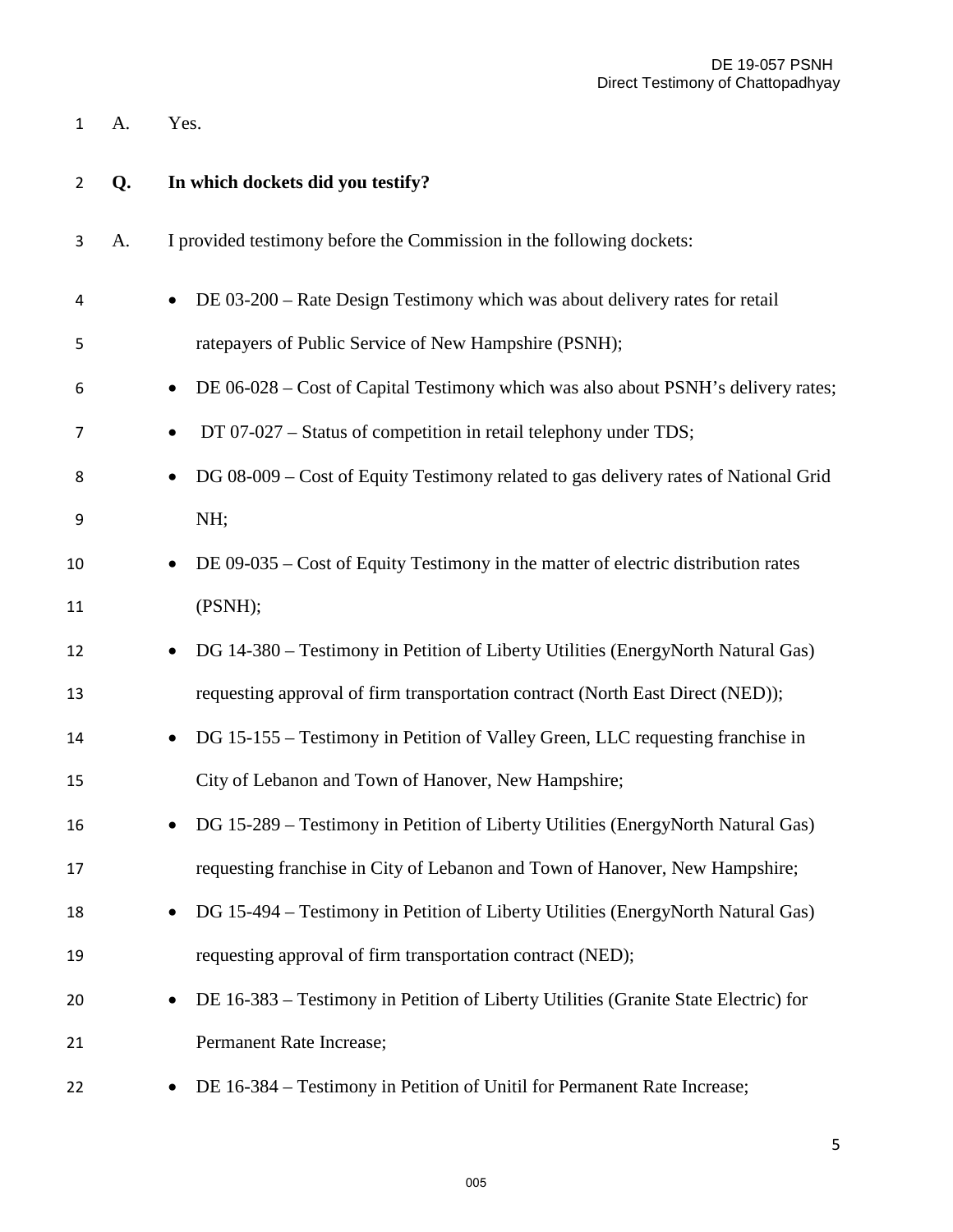| $\mathbf{1}$   | $\bullet$                                                                            | DG 16-852 - Testimony in EnergyNorth's Petition for Lebanon-Hanover Franchise                |  |  |
|----------------|--------------------------------------------------------------------------------------|----------------------------------------------------------------------------------------------|--|--|
| $\overline{2}$ |                                                                                      | Approval;                                                                                    |  |  |
| 3              | $\bullet$                                                                            | DG 17-048 - Testimony in EnergyNorth's Gas Distribution Service Rate Case;                   |  |  |
| 4              | $\bullet$                                                                            | DG 17-070 - Testimony in Northern Utilities' Gas Distribution Service Rate Case;             |  |  |
| 5              |                                                                                      | DW 18-165 - Abenaki-Rosebrook Rate Case; Oral Testimony on Return on Equity                  |  |  |
| 6              | $\bullet$                                                                            | DW 18-118-HAWC Rate Case; Oral Testimony on Return on Equity                                 |  |  |
| 7              | $\bullet$                                                                            | DG 18-140 - Testimony in Liberty Utilities' Petition for Approval of RNG Supply              |  |  |
| 8              |                                                                                      | and Transportation Contract.                                                                 |  |  |
| 9              | $\bullet$                                                                            | DG 17-198 - Testimony in Liberty Utilities' Petition for Approval of Natural Gas             |  |  |
| 10             |                                                                                      | <b>Supply Strategy</b>                                                                       |  |  |
| 11             | $\bullet$                                                                            | DG 19-064 – Testimony in Granite State Electric Distribution Rate Case                       |  |  |
| 12             | Q.                                                                                   | Have you ever provided testimony and affidavits before other Commissions?                    |  |  |
| 13             | A.                                                                                   | Yes. I have testified on cost of capital before the Minnesota Public Utilities Commission    |  |  |
| 14             |                                                                                      | in dockets G008/GR-13-316 and GR 13-617. I have also provided an affidavit before the        |  |  |
| 15             |                                                                                      | Federal Energy Regulatory Commission in a FERC Docket ER 09-14-000 on NSTAR's petition       |  |  |
| 16             | for ROE incentive adders on behalf of the New England Conference of Public Utilities |                                                                                              |  |  |
| 17             | Commissioners (NECPUC).                                                              |                                                                                              |  |  |
| 18             | Q.                                                                                   | What is the purpose of your testimony?                                                       |  |  |
| 19             | A.                                                                                   | The purpose of my testimony is to recommend, for Public Service of New Hampshire             |  |  |
| 20             |                                                                                      | (PSNH), doing business as Eversource Energy, the rate of return on equity in accordance with |  |  |
| 21             |                                                                                      | standards set forth in Bluefield Water Works v. Public Service Comm'n, 262 U.S. 679, 692-93  |  |  |
| 22             |                                                                                      | (1923) (Bluefield), and Federal Power Comm'n v. Hope Natural Gas Co., 320 U.S. 591, 605      |  |  |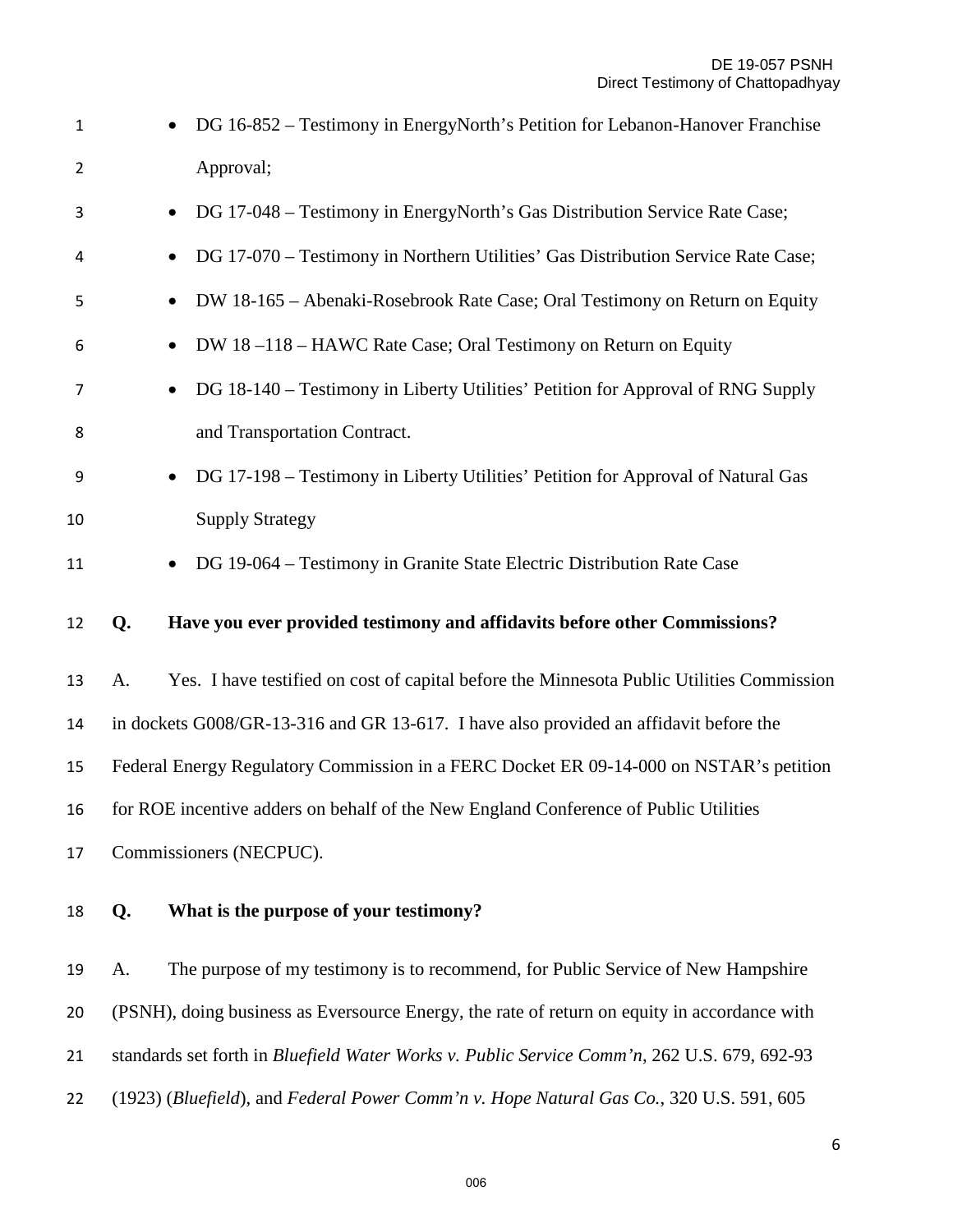(1944) (*Hope*). On advice of counsel, I understand that the standard set forth by the U.S. Supreme Court is that a public utility may be allowed to earn a return comparable to a return on investments in other enterprises having similar risks in order to allow the utility the opportunity to attract capital and to maintain its credit. "The return should be reasonably sufficient to assure confidence in the financial soundness of the utility and should be adequate, under efficient and economical management, to maintain and support its credit and enable it to raise the money necessary for the proper discharge of its public duties." *Bluefield*, 262 U.S. at 693. I also state my views on PSNH's recommendations on cost of equity, and articulate reasons why I agree or disagree with those recommendations.

#### **Q. What Rate of Return on Equity (ROE) and Rate of Return on Capital are the**

#### **Company requesting in this case?**

 A. The Company is requesting a return on common equity of 10.40 percent. Based on the actual net cost of debt, and the requested capital structure, the Company is seeking approval of 7.62 percent return on capital.

#### **Q. What do you recommend as the allowed ROE for the company?**

 A. I am recommending a return of 8.27 percent as a point estimate. Based on my analysis, I am also recommending a range of returns on equity that I consider reasonable for the company, i.e., 8.15 percent to 8.35 percent.

#### **Q. Please discuss how your testimony is organized.**

 A. As for what follows, Section II briefly reports my analysis of implications of observed market-to-book ratios in the electric utility industry. In Section III, which has three subsections, I use several approaches to derive estimates of the cost of equity and I conclude by stating my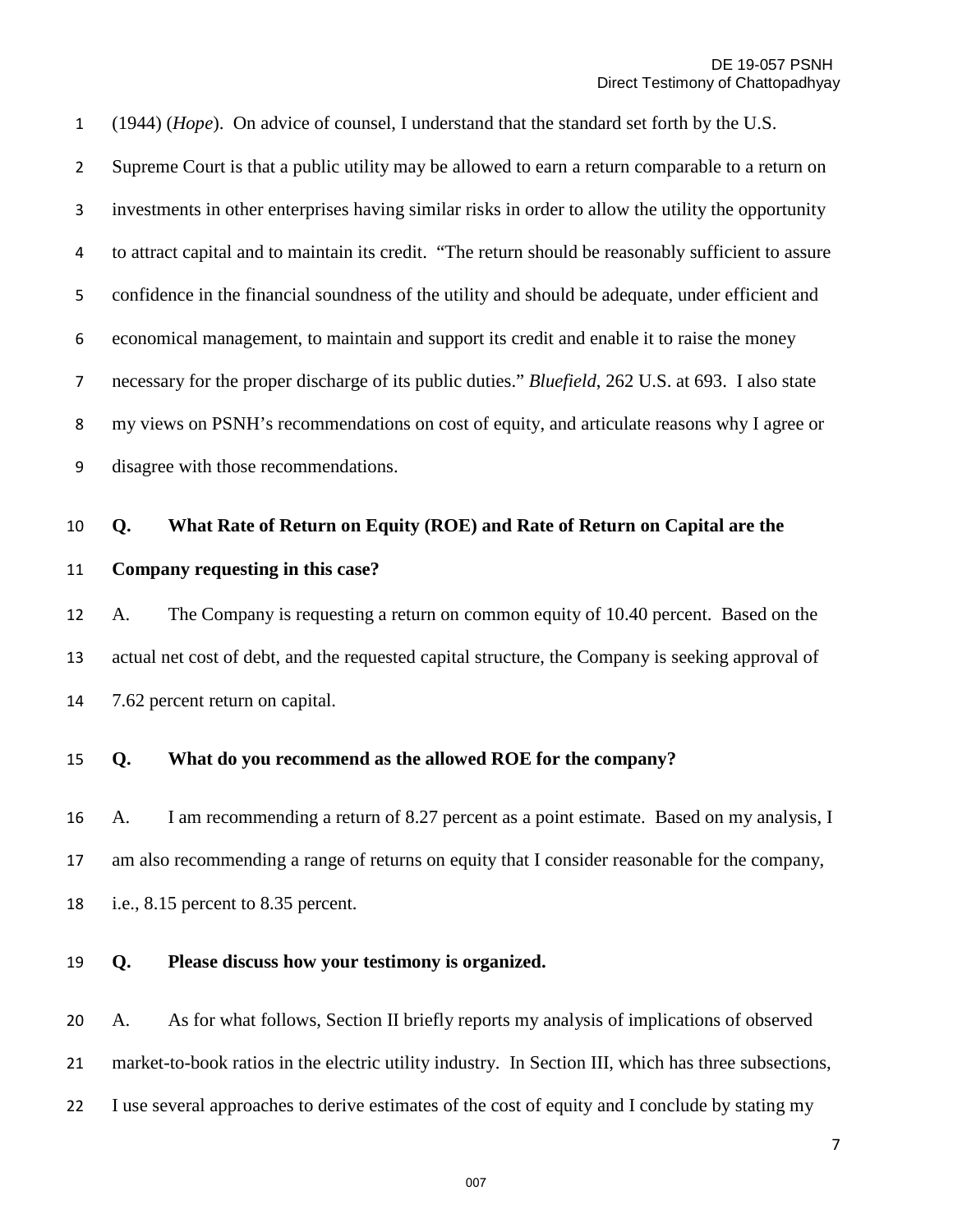recommendation on the cost of equity. Finally, Section IV includes the schedules that inform the 2 OCA's analysis.

# **II. MARKET-TO-BOOK RATIO, EXPECTED RETURN ON EQUITY AND REQUIRED RETURN ON EQUITY**

## **Q. Why is it important to analyze observed market-to-book ratios of the electric utility industry and PSNH's proxy group?**

A. It is important to investigate market-to-book ratios essentially for three reasons. First, the current level of market-to-book ratio for a regulated company (which, of course, compares the market value of its common stock to the value of its assets as reflected on the company's books) is very telling with respect to the divergence between the expected return on equity and the opportunity cost of equity with respect to the regulated company's common stock. (I explain why this divergence is an important factor in the discussion that immediately follows.) Second, whether or not the market-to-book ratio is significantly higher than one has implications for the application of the Discounted Cash Flow (DCF) approach to estimating the opportunity cost of equity. Finally, one of the DCF approaches that I have relied on uses market-to-book ratios as an input. What follows in this section is predominantly the discussion of the first two reasons mentioned. The need for tracking the market-to-book ratios of the constituent companies in the proxy group is primarily taken up in detail in Section IIIA.

# **Q. What is the relevance of the market-to-book ratio in the determination of the cost of equity?**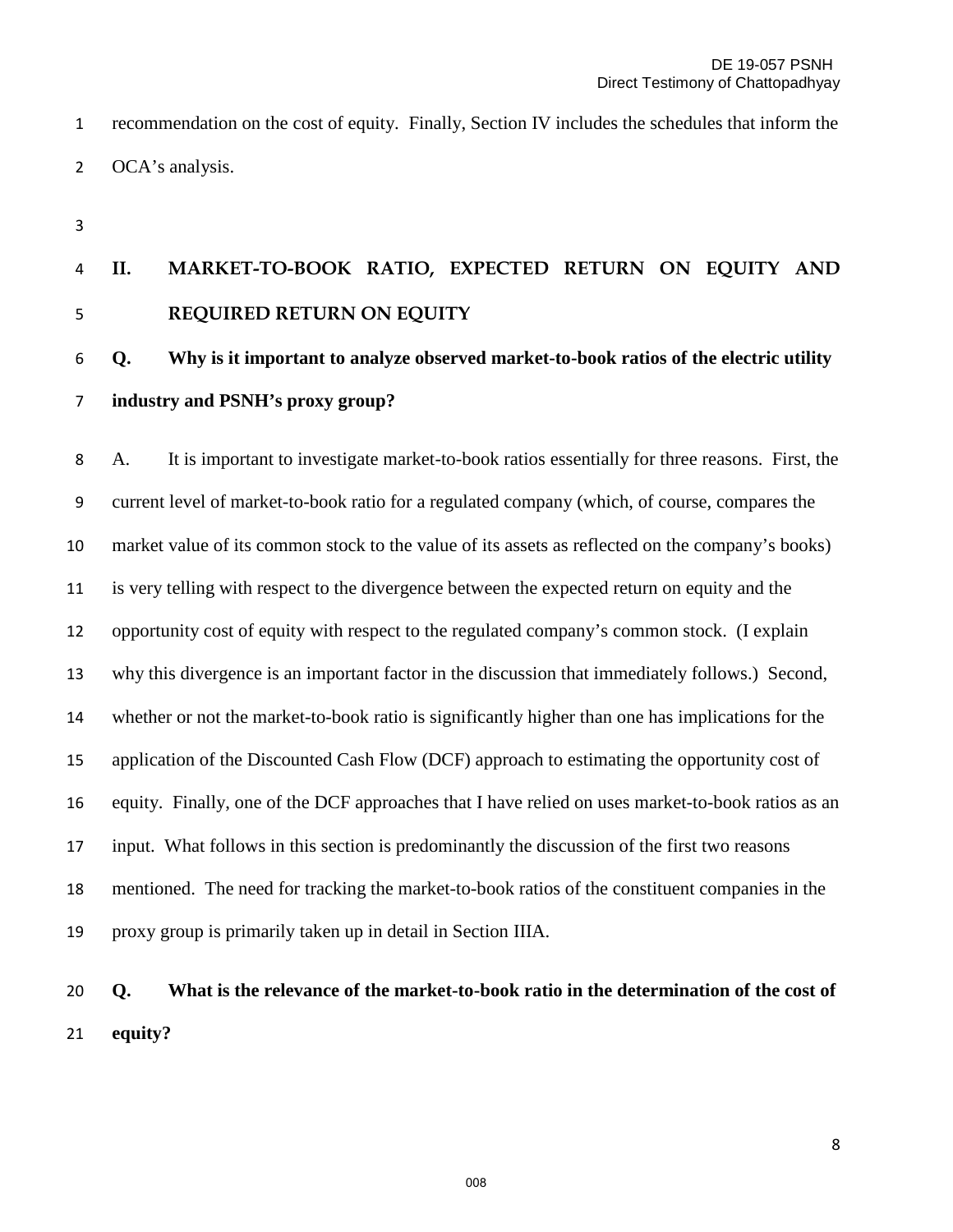A. When the market-to-book ratio of a utility is significantly higher than one, it indicates that the return on equity that is *expected* by investors, which is greatly influenced by the allowed rate of return for a regulated entity, exceeds the true opportunity cost of equity. In other words, in the prevailing economic environment, the return that investors *expect* to receive is greater than the return they would *require* in order to invest in the stock.

This has another important implication. While the DCF construct is predicated on using long-term expectations, in practice, the DCF method relies on investors' expectations over the medium term. Analysts' projections about investors' sentiments on relevant variables are not available beyond three to five years into the future. The DCF method in practice therefore captures investors' medium-term expectations that the market-to-book ratio would continue to remain substantially higher than one, assuming the ratio is already at that level. I delve into this issue in greater detail (pages 16-18 of my testimony) in my discussion of the characteristics of the DCF approach, especially as it is practically implemented. The methods in the current environment, therefore, will tend to produce estimates for ROE that reasonably exceed the "true" 5 cost of equity.<sup>1</sup>

## **Q. Please explain why the expected return on equity exceeds the cost of equity when the market-to-book ratio is significantly greater than one.**

 A. This fundamental result stems from the seminal Discounted Cash Flow (DCF) analysis, which succinctly translates into the equation

 $\overline{a}$ 

<span id="page-8-0"></span> I use the phrase "true cost of equity" interchangeably with "cost of equity." I use both to refer to the opportunity cost associated with purchasing equity, i.e., the minimum return necessary to attract sufficient capital.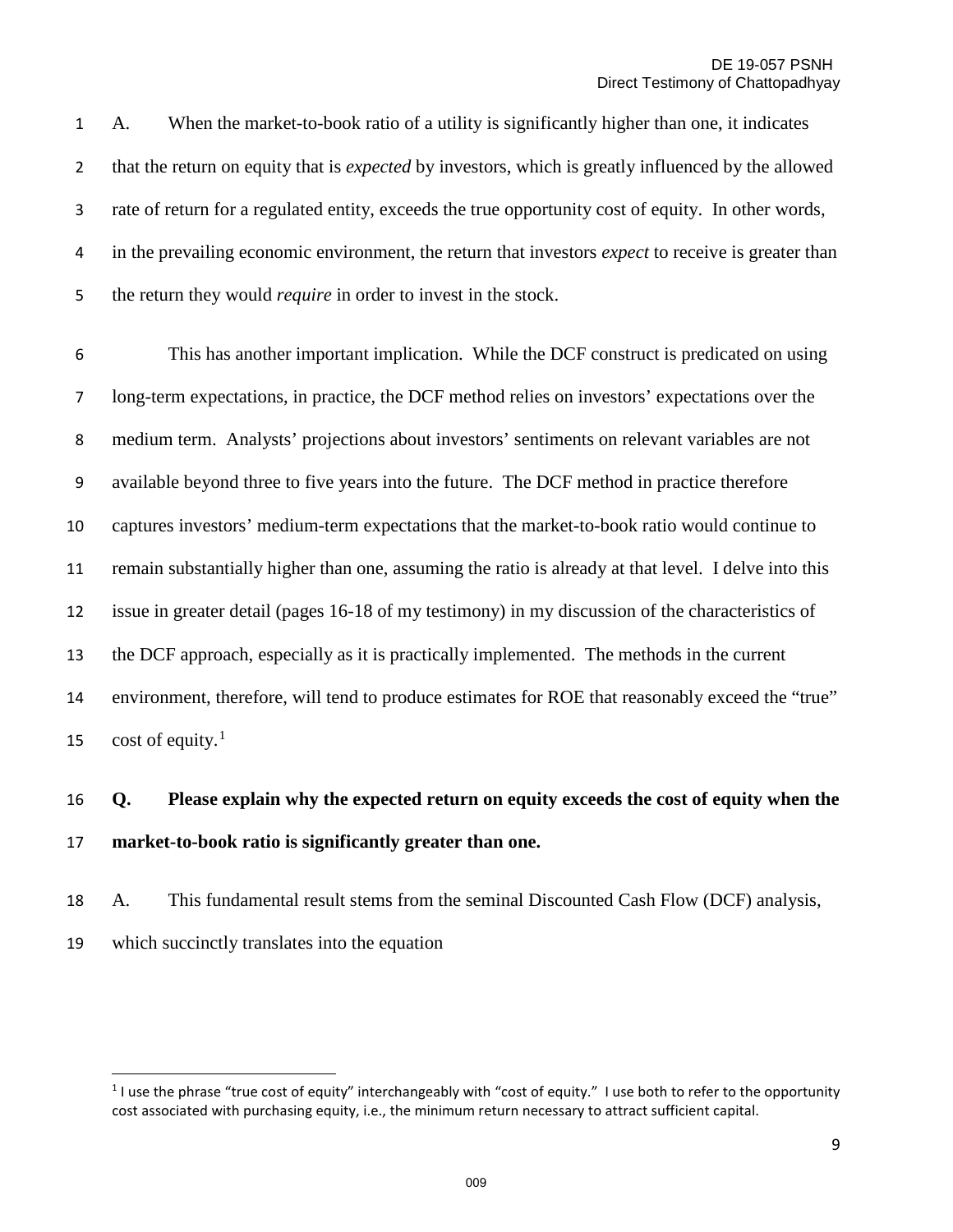*ee eee rbK rbr B P* − <sup>−</sup> <sup>1</sup><sup>=</sup> ………………. Equation (1)

2 where  $r_e$  is the expected return on equity, *B* is the book value of stock,  $b_e$  is the expected 3 retention ratio,  $2 \cdot P$  $2 \cdot P$  is the market stock price, and *K* is the cost of equity, i.e., the required return 4 on equity.  $3$ 

The DCF approach is based on the premise that the market price of a particular stock equilibrates to the sum of the stream of returns expected in the future from the stock by investors, discounted by the market cost of equity. This is an explicit way of modeling investor behavior, and is a well-accepted way of explaining observed investor behavior. Heuristically speaking, if the stock price is lower than the market-equilibrium price, the demand for the stock would be greater than the supply, and stock sellers would raise their price to take advantage of the situation. Likewise, if the price of the stock was higher than the market-equilibrium price, the demand would be less than the supply of stocks, putting pressure on the sellers to lower their price to reduce excess supply. It follows that when the expected return on equity is greater (smaller) than the cost of equity, the market-to-book ratio would be greater (smaller) than one.

### 15 **Q. Can you explain Equation (1) in greater detail?**

 $\overline{a}$ 

16 A. Yes. If the expected return on equity exceeds the market cost of equity, the price of the 17 stock would have to be higher relative to the book value to ensure that the expected dividend, i.e.

<span id="page-9-0"></span> $2$  Retention ratio is the percentage of earnings that is retained to grow a business.

<span id="page-9-1"></span><sup>3</sup> See Roger Morin's *Regulatory Finance*, Utilities' Cost of Capital, Public Utilities Report, Inc. (1994), page 248. The result holds even if we model new equity financing, as long as the growth in the number of outstanding stocks is reasonably low *ceteris paribus*, which in practice is generally true. Retention ratio is the proportion of earnings that is kept back as retained earnings; i.e., (net income *less* dividends)/net income.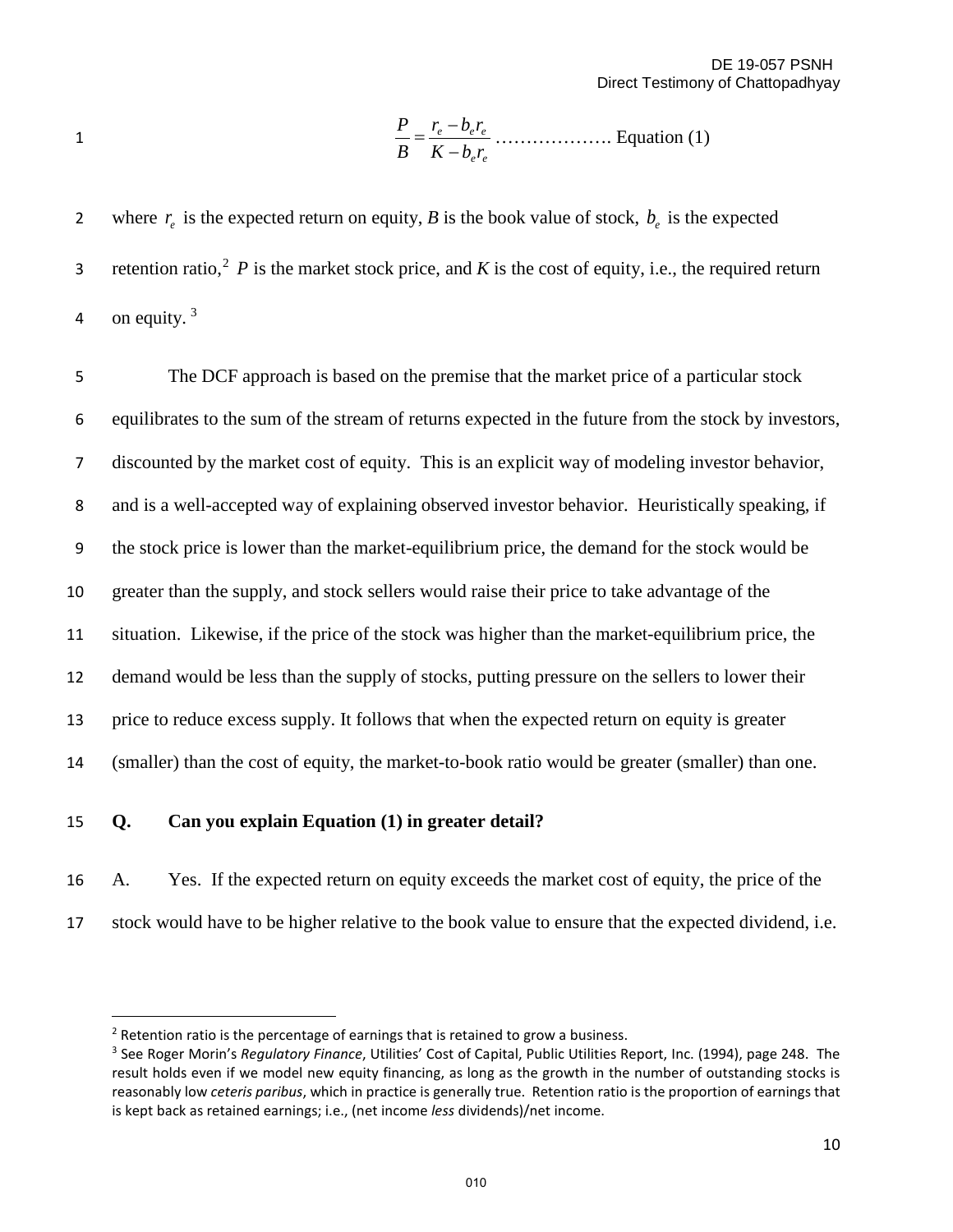| $\mathbf{1}$   | $B(r_e - b_e r_e)$ , on the stock equals the minimum required dividend, i.e. $P(K - b_e r_e)$ . A look at           |
|----------------|---------------------------------------------------------------------------------------------------------------------|
| $\overline{2}$ | comparative statics is helpful. <sup>4</sup> Everything else being equal, if the expected return on equity          |
| 3              | increases (decreases), the expected dividend would momentarily be higher (lower) than                               |
| 4              | $P(K-b_{\rho}r_{\rho})$ . Ceteris paribus, this would trigger a greater (lower) demand for the stock than the       |
| 5              | supply, which would consequently lead to a higher (lower) market price for the stock. The                           |
| 6              | adjustments would continue until Equation (1) holds, i.e. until there is equilibrium.                               |
| $\overline{7}$ | A simple numerical example would be helpful. Suppose the expected return on equity, r,                              |
| 8              | is 10 percent, and the expected retention ratio, b, is 30 percent. Based on these numbers,                          |
| 9              | $r_e - b_e r_e$ is 7 percent. <sup>5</sup> However, if the cost of equity for the same stock, K, is 8 percent, then |
| 10             | $(K - bere)$ must be 5 percent. <sup>6</sup> To ensure that 7 percent of the book value, i.e., the expected         |
| 11             | dividend, is exactly equal to 5 percent of the stock price, i.e. the minimum required dividend, the                 |
| 12             | only way that equation (1) can hold is through an adjustment to the price of the stock until it is                  |
| 13             | 40 percent higher than the book value of the stock, i.e. the market-to-book ratio is exactly equal                  |
| 14             | to 1.4.                                                                                                             |

# **Q. Please explain the difference between the cost of equity and the expected return on equity in greater detail.**

 A. While the expected rate of return on equity for a regulated utility is an accounting return, i.e., it depends on the return allowed by the regulator as well as how the utility performs

 $\overline{a}$ 

<span id="page-10-0"></span><sup>&</sup>lt;sup>4</sup> Comparative statics is a comparison of two economic outcomes when a pertinent variable is changed from one level to another.

<span id="page-10-1"></span> $5 (r_e - b_e r_e) = 10 - 0.30 * 10 = 10 - 3 = 7.$ 

<span id="page-10-2"></span> $^{6}$  ( $K - b_{e}r_{e}$ ) =8 - 0.30\*10= 8-3= 5.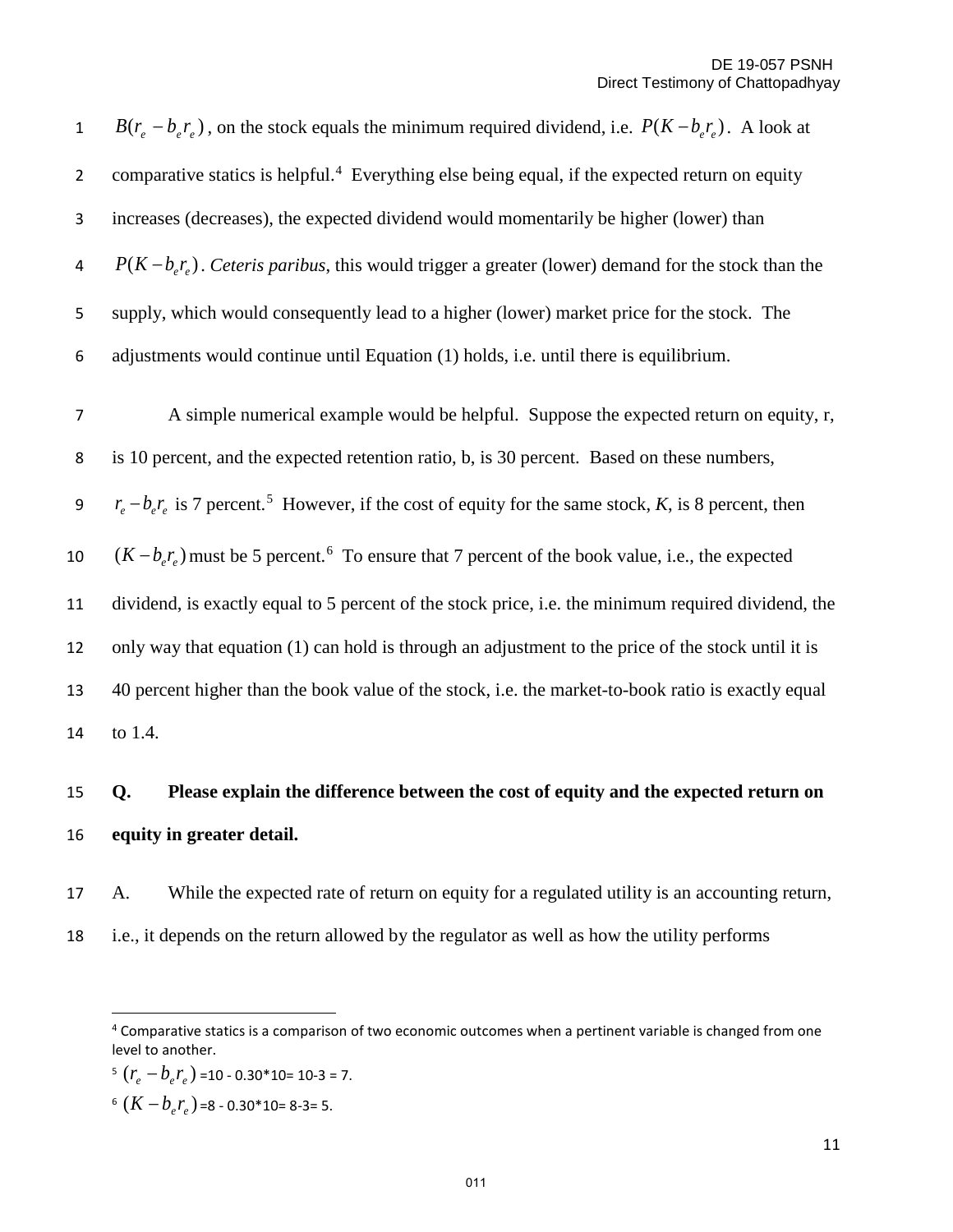operationally, the cost of equity is the opportunity cost of equity, which is the minimum return 2 required to attract investment by investors.<sup>[7](#page-11-0)</sup>

Ideally, a fair and reasonable return on equity for a regulated utility would equal the opportunity cost of equity. A look at a group of regulated utilities of comparable risk is instructive in estimating the opportunity cost of equity. Intrinsic to the determination of the allowed return at any point in time is the need to avoid unnecessary wealth transfer from ratepayers to shareholders, given the prevailing economic environment. To balance the interests of ratepayers and the financial viability of the utility properly, any approach to determine the cost of equity must reasonably target the need to encourage investment in the utility's equity at the least cost to its ratepayers.

 The expected return on equity for investment in a regulated utility at any point in time is influenced by the return currently allowed on such investment, as authorized by the regulator in the previous determination of such return. It is also influenced by investors' expectations about possible changes in the future, especially with respect to operating efficiency and income opportunities. The expected return on equity for a regulated utility can be greater, lesser or the same as the cost of equity at any point in time.

#### **Q. Have you analyzed the electric utility industry's market-to-book ratios?**

 $\overline{a}$ 

 A. Yes, I have. In order to recommend the rate of return on PSNH's equity, I have analyzed the market-to-book for the electric utility industry, PSNH's witness Ms. Bulkley's recommended proxy group, and OCA's recommended proxy group. These are depicted in Figure 1 below. As

<span id="page-11-0"></span> "A rate of return may be reasonable at one time and become too high or too low by changes affecting opportunities for investment, the money market and business conditions in general." *Bluefield*, 262 U.S. at 693.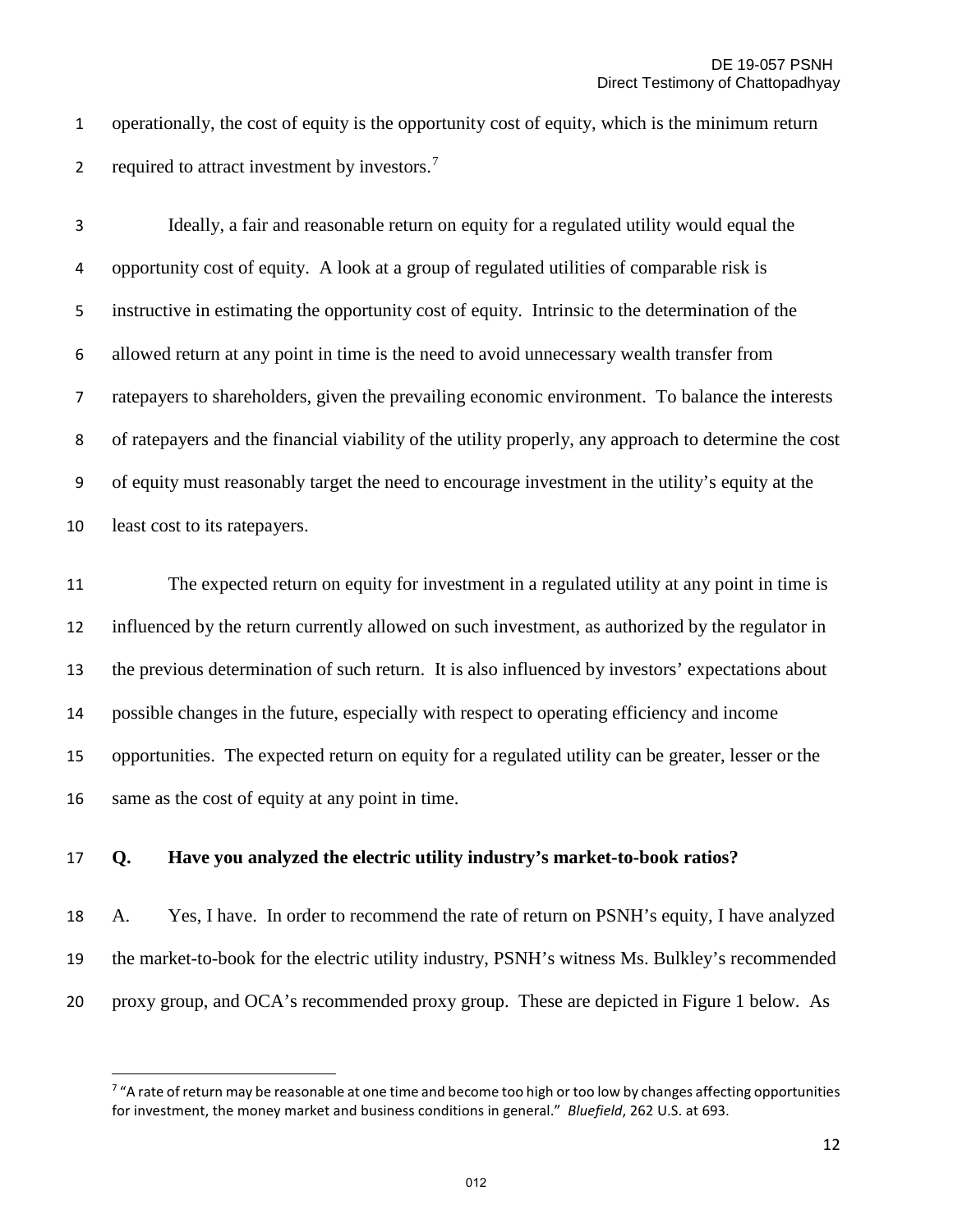for the electric industry's situation, I have used SNL's Index, SNL Electric Company, which includes all publicly traded (NYSE, NYSE MKT, NASDAQ, OTC) Electric Utilities and Transmission companies in SNL's coverage universe.

**Q. What do the electric utilities' market-to-book ratios indicate about the relationship between the investors' expected return on equity and the cost of equity in the current environment?** 

A. Figure 1 shows that the average market-to-book-ratio of SNL electric companies as well Ms. Bulkley's proxy have remained persistently well above one over the past six years; the average market-to-book ratios for SNL electric utilities and Ms. Bulkley's proxy over the last six 10 vears have been 2.17 and 1.[8](#page-12-0)1, respectively.<sup>8</sup> As for the OCA's proxy, the average market-to-book ratio for the corresponding period has been 1.78.

12 More importantly, as for the more current market-to-book ratios (August, 2019), they are 2.67, 2.25 and 2.17 for SNL electric companies, Ms. Bulkley's proxy and the OCA's proxy, respectively. This indicates that the true cost of equity currently is comfortably less than the return on equity expected by investors in electric utilities. In view of that, it is plain that if the cost of equity is estimated based on existing expected return on common equity, the resulting

l

<span id="page-12-0"></span><sup>&</sup>lt;sup>8</sup> Data downloaded from SNL on October 28<sup>th</sup>, 2019.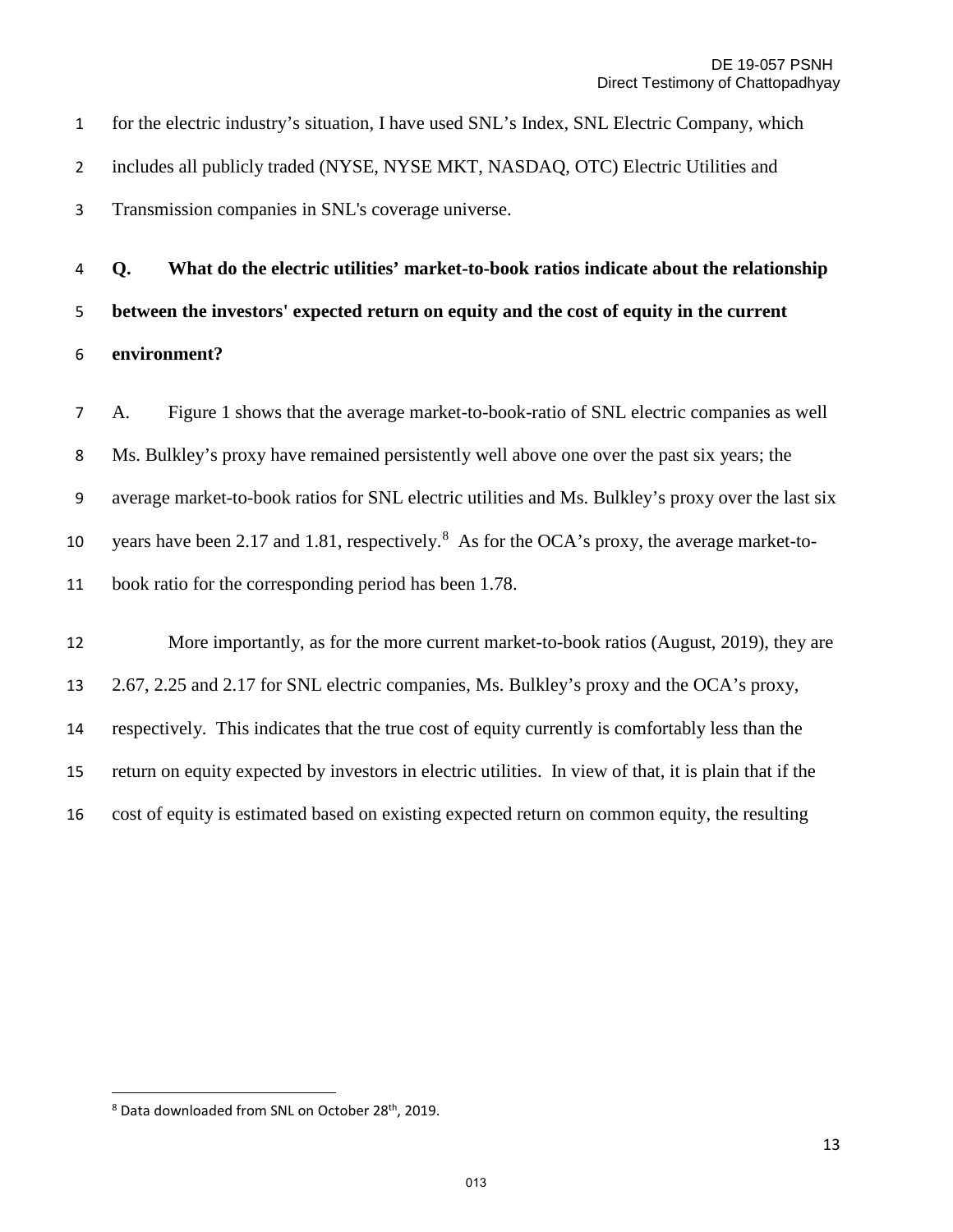

1 return would unreasonably benefit shareholders at the expense of ratepayers.



6 A. Yes, I do. I recommend relying predominantly on the DCF approach in determining the 7 allowed return on equity for PSNH.

One of the methods that Ms. Bulkley used to estimate her recommended cost of equity, the Capital Asset Pricing Model (CAPM), predominantly uses historical stock-price appreciation as the basis for measuring the expected return on common equity. Even when attempting to look at forward-looking estimates, the method relies considerably on the historical trends in stock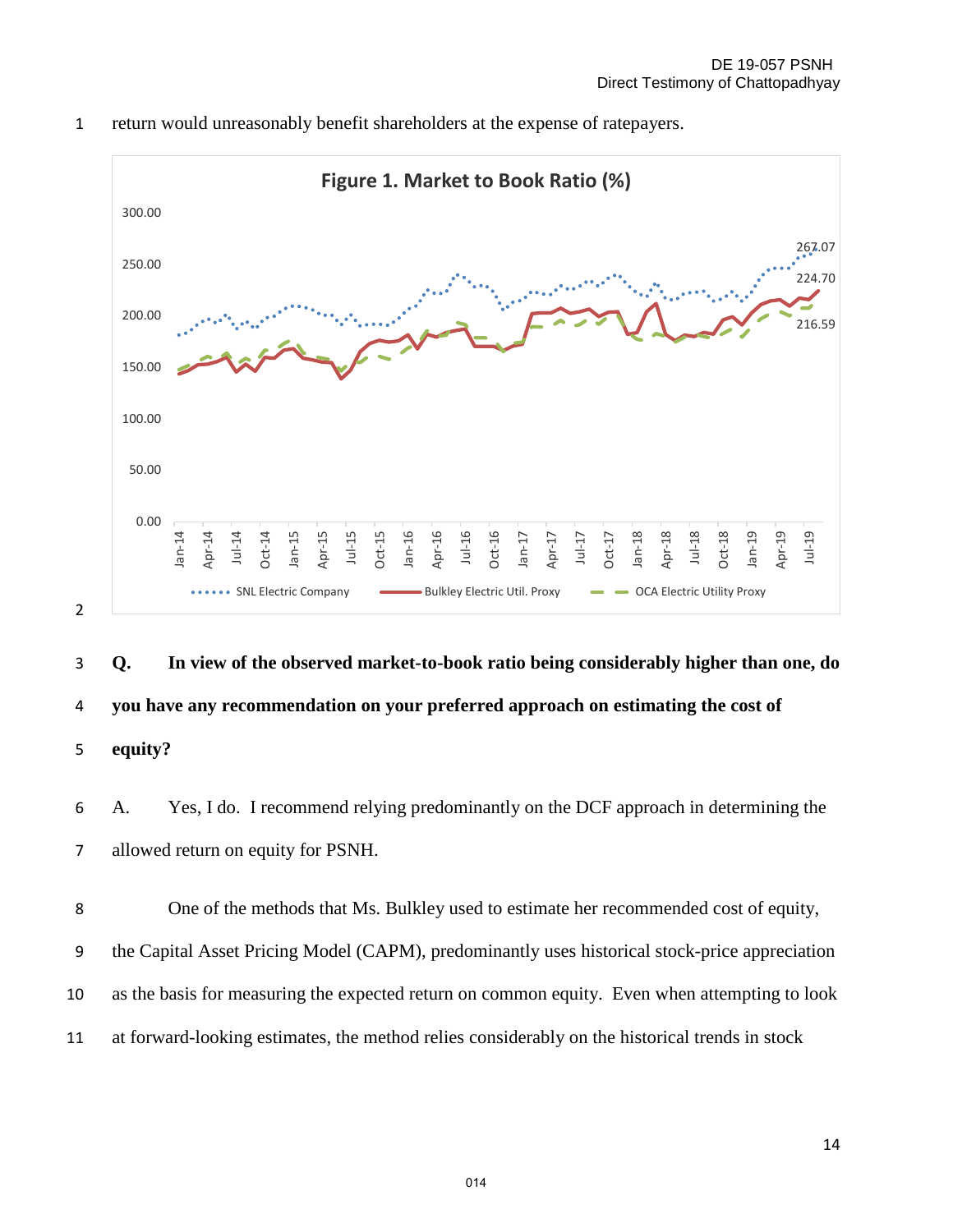1 prices. Not trivially, the betas, under the CAPM approach, are generally based on historical stock prices. In a climate of market-to-book ratios being significantly greater than one, if historically prices have tended to appreciate significantly because allowed returns (that are to begin with higher than the true cost of equity) have moved further away from the true cost of equity, the method will tend to produce estimates that will be further away from the true cost of equity.

As for the Risk Premium Method (RPM), Ms. Bulkley uses historically allowed returns on equity to calculate the risk premiums. Using historical data on allowed returns and Treasury yields to inform cost of equity (which is inherently a forward-looking concept) is inappropriate. Even setting that issue aside, to the extent allowed returns have captured the impact of price appreciation resulting from greater divergence between allowed returns and the true cost of equity, the method is susceptible to producing estimates that will have the same problem that the CAPM approach has.

 In contrast, the forward-looking DCF approach tends to correct somewhat for the deviation between stock prices and book values. While the growth component is influenced positively by price appreciation, the dividend yield component is negatively influenced by price appreciation, thus producing a cost of equity estimate that relative to the other methods is more in line with the true market cost of equity. It is true that investors' medium-term expectation about ongoing sales in shares and the persistence in a greater-than-one market-to-book ratio, and our reliance in practice on expectations of growth over the medium-term, tend to produce a higher DCF estimate of cost of equity than the true cost of equity. However, investors

l

<span id="page-14-0"></span>Beta is a measure of a stock's volatility relative to the market volatility.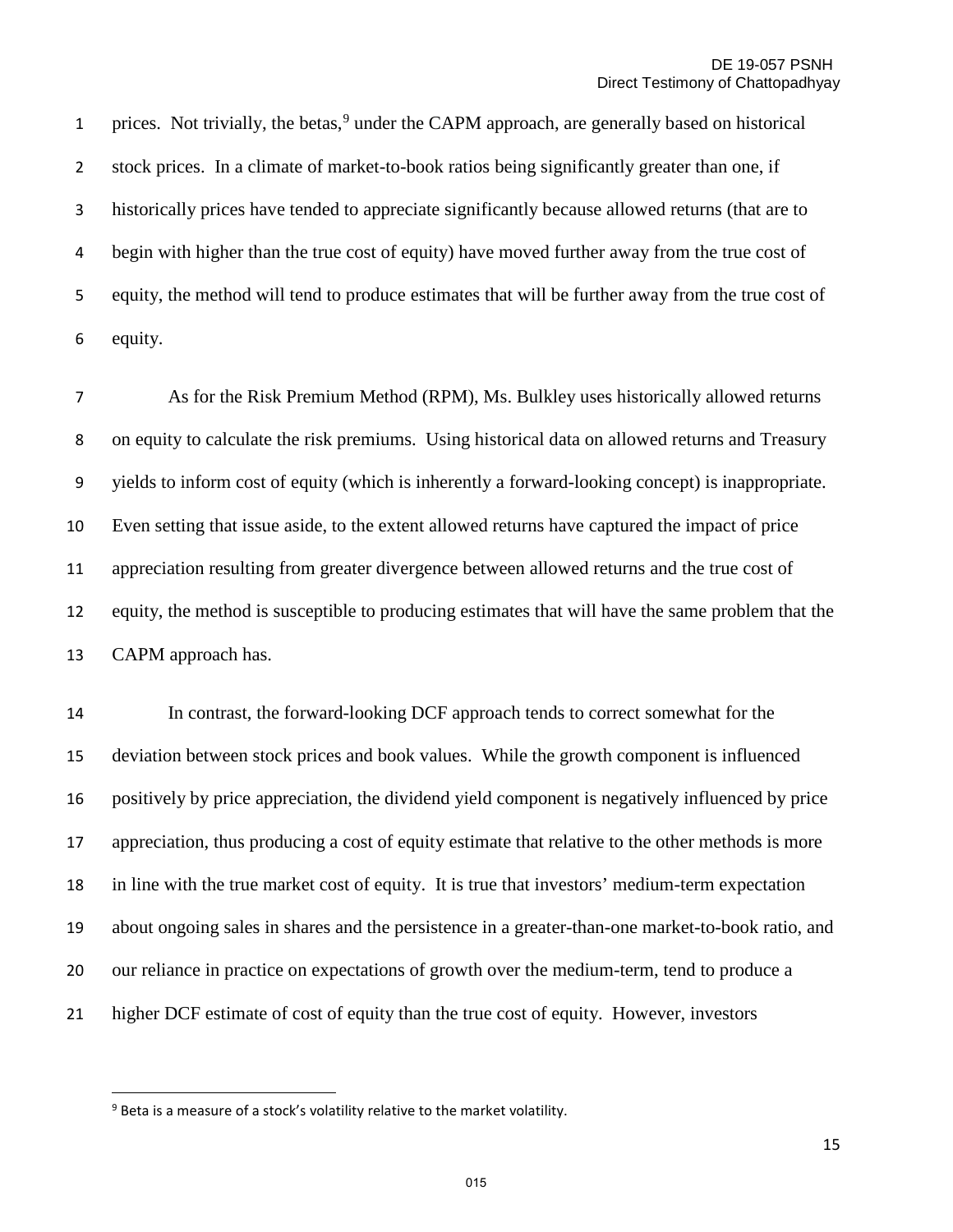understand that a continuing divergence in the stock price and the book value is unsustainable in the long-run. That understanding gets somewhat reflected in the forward-looking DCF method, even as it is usually implemented. In view of that, I recommend reliance on methods that are based on the DCF approach.

# **Q. Do you have any additional observations on the application of DCF in estimating the cost of equity?**

A. Yes. Myron J. Gordon, who popularized the use of the DCF method for estimating ROE, states that "the perfect capital markets cost of capital can be measured without bias only in the special and uninteresting case where the allowed rate of return already is equal to the cost of capital. When the allowed rate of return is above (below) the "true" cost of capital, the measured 11 cost of capital is biased up (down)."<sup>[10](#page-15-0)</sup> In the traditional model (wherein debt is valued at embedded cost, not at the market cost of debt), the conclusion that the allowed rate of return is above (below) 13 the cost of capital when the market-to-book value ratio is above (below) one remains true.<sup>[11](#page-15-1)</sup> The traditional estimate of the cost of capital is however not too problematic as long as the inputs to that estimation are reflected reasonably accurately. There are compelling reasons to conclude, however, that the company's implementation of the DCF approach leads to an upward-biased estimate of the cost of equity, precisely due to the reliance on inaccurate inputs.

 First, the standard DCF model is based on the premise that all key variables like the stock price, book value, earnings, and dividends grow at the same rate in the long-run, and in the absence of external financing, market price converges to the book value. Theoretically, a market-to-book ratio that is significantly greater than one at any point in time implies that investors in general

 $\overline{a}$ 

<span id="page-15-1"></span><span id="page-15-0"></span> *See* "The Cost of Capital to a Public Utility", Myron J. Gordon, 1974, pages 9-10. *Id.* at 8.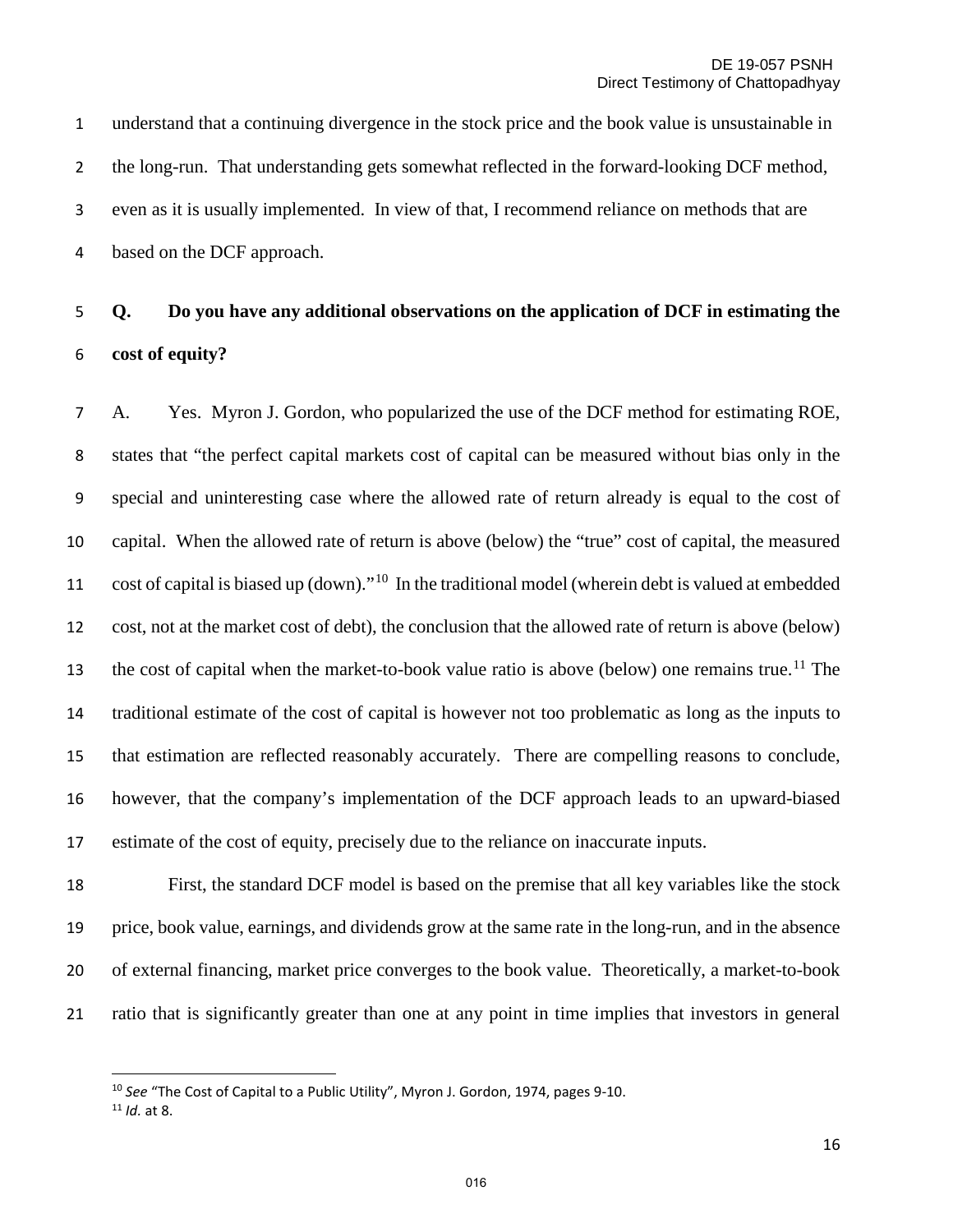| $\mathbf{1}$   | expect the price over earnings ratio to decrease in the long-run. This translates into a growth                                                                                                                                     |
|----------------|-------------------------------------------------------------------------------------------------------------------------------------------------------------------------------------------------------------------------------------|
| $\overline{2}$ | projection for stock price that lags the growth projection for earnings growth. Under the standard                                                                                                                                  |
| 3              | DCF construct, since in the long-run both the stock price and earnings are premised to grow at the                                                                                                                                  |
| 4              | same rate, the long-term equilibrium growth lies somewhere between the expected earnings growth                                                                                                                                     |
| 5              | and the expected growth in price. In the current environment, the exclusive use of earnings growth                                                                                                                                  |
| 6              | projections, theoretically, leads to an upward-biased estimate of the DCF growth component, and                                                                                                                                     |
| 7              | consequently produces an upward-biased estimate of the opportunity cost of equity. <sup>12</sup>                                                                                                                                    |
| 8              | Second, very importantly, analysts' growth estimates have been shown to be overly                                                                                                                                                   |
| 9              | optimistic and overstate the actual reported earnings. It is instructive to look at "The Cost of Capital                                                                                                                            |
| 10             | - A Practioner's Guide," by David C. Parcell, prepared for the Society of Utility and Regulatory                                                                                                                                    |
| 11             | Financial Analysts (2010 edition), pages 142-43, specifically for the insight that follows:                                                                                                                                         |
| 12<br>13<br>14 | A study by Dreman and Berry concluded that consensus estimates of EPS<br>differ significantly from actual reported earnings. They also concluded that<br>the average error appears to be increasing over time and that analysts are |
| 15<br>16<br>17 | optimistic on average. They conclude "These findings question the use of<br>finely calibrated earnings forecasts that are integral to the most common<br>valuation/models and indirectly question the valuation methods             |
| 18<br>19       | themselves" (Dreman and Berry, 1995, 30). A similar study by Clayman<br>and Schwartz compared Zacks Investment Research EPS projections with                                                                                        |

<span id="page-16-0"></span><sup>12</sup> It is instructive to see Roger Morin's *Regulatory Finance*, Utilities' Cost of Capital, Public Utilities Report, Inc. (1994), page 123. Dr. Morin states that the "[a]pplication of the standard DCF model would result in a downward-biased estimate of the cost of equity to a public utility whose current market-to-book ratio is less than 1 and that is expected to converge toward 1 by investors." This is because investors recognize that a continuous divergence away from a market-to-book ratio equal to one is unsustainable. Investors' expectation about increase or decrease in the market-to-book ratio affects the growth component of the DCF model, biasing its result positively or negatively. When the market-to-book ratio is less than one, it is reasonable to assume that the investors expect the ratio to increase. The expected growth increase in market-to-book ratio results in price appreciation that exceeds the growth in earnings and application of the standard DCF approach will lead to a downward-biased estimate of the cost of equity. In contrast, when the market-to-book ratio is significantly greater than one, it is reasonable to assume that the investors expect the ratio to decrease. In that case, the expected decrease in the market-to-book ratio results in price appreciation that lags the growth in earnings and the application of the standard DCF approach will produce an upward-biased estimate of the cost of equity (k).

l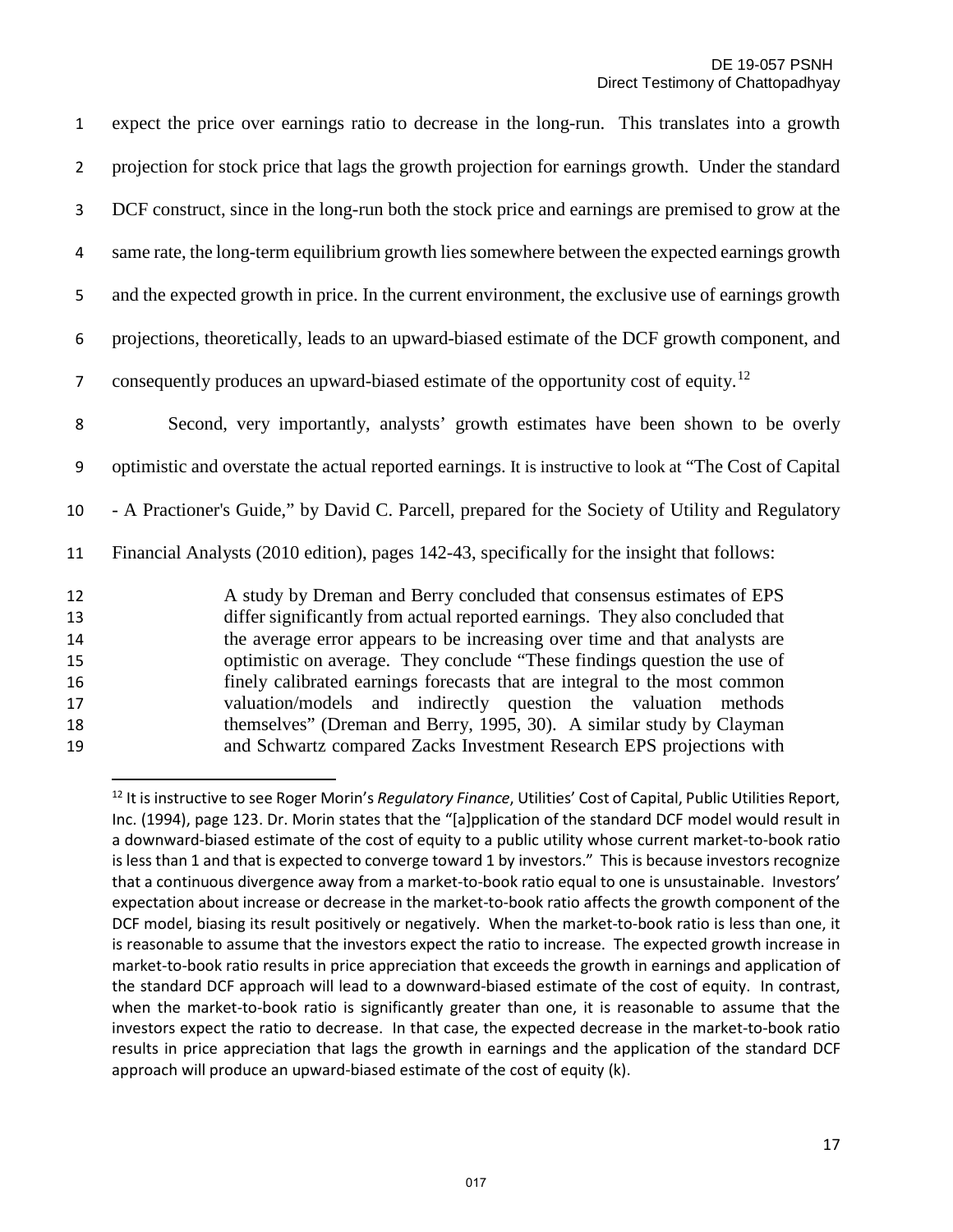| 1<br>2<br>3<br>4<br>5<br>6 |                                                                                                                                                                  | actual EPS for 399 companies for the period 1982-1992. They concluded<br>that analysts' forecasts of EPS overstated actual EPS by as much as fifty<br>percent. They conclude "market participants should take analysts' innate<br>overestimation biases into account when making stock valuation<br>judgments" (Clayman and Schwartz, 1994, 68). Still another study by<br>Chopra (1998) concluded 'Analysts' forecasts of EPS and growth in EPS |  |  |
|----------------------------|------------------------------------------------------------------------------------------------------------------------------------------------------------------|--------------------------------------------------------------------------------------------------------------------------------------------------------------------------------------------------------------------------------------------------------------------------------------------------------------------------------------------------------------------------------------------------------------------------------------------------|--|--|
| 7<br>8                     | tend to be overly optimistic. He concluded that analysts' forecasts of EPS<br>over the past 13 years have been more than twice actual growth rate. <sup>13</sup> |                                                                                                                                                                                                                                                                                                                                                                                                                                                  |  |  |
| 9                          |                                                                                                                                                                  |                                                                                                                                                                                                                                                                                                                                                                                                                                                  |  |  |
| 10                         |                                                                                                                                                                  | To prevent reliance on overly optimistic and overstated growth earnings, it is important                                                                                                                                                                                                                                                                                                                                                         |  |  |
|                            |                                                                                                                                                                  |                                                                                                                                                                                                                                                                                                                                                                                                                                                  |  |  |
| 11                         | that at the minimum the DCF growth variable input should not be solely based on earnings                                                                         |                                                                                                                                                                                                                                                                                                                                                                                                                                                  |  |  |
| 12                         | growth projections or any other solitary variable's growth projections; I discuss this issue in                                                                  |                                                                                                                                                                                                                                                                                                                                                                                                                                                  |  |  |
| 13                         | greater detail in Section IIIA to further support this conclusion.                                                                                               |                                                                                                                                                                                                                                                                                                                                                                                                                                                  |  |  |
|                            |                                                                                                                                                                  |                                                                                                                                                                                                                                                                                                                                                                                                                                                  |  |  |
| 14                         |                                                                                                                                                                  |                                                                                                                                                                                                                                                                                                                                                                                                                                                  |  |  |
| 15                         | III.                                                                                                                                                             | ESTIMATING COST OF EQUITY USING SEVERAL APPROACHES                                                                                                                                                                                                                                                                                                                                                                                               |  |  |
| 16                         | Q.                                                                                                                                                               | Which approaches have you used to estimate the cost of equity?                                                                                                                                                                                                                                                                                                                                                                                   |  |  |
|                            |                                                                                                                                                                  |                                                                                                                                                                                                                                                                                                                                                                                                                                                  |  |  |
|                            |                                                                                                                                                                  |                                                                                                                                                                                                                                                                                                                                                                                                                                                  |  |  |

 A. While I have relied primarily on the DCF construct to estimate the cost of equity for the utility, I have also estimated the cost of equity using the CAPM construct. As for the DCF construct, I have used the standard DCF approach (Subsection III.A), where the cost of equity is estimated as the sum of the dividend yield and a measure of the growth component. As for the CAPM approach (Subsection III.B), while I have derived an estimate of the cost of equity, for reasons I discuss later, I do not base my point-estimate recommendation much on that method. The CAPM estimation is somewhat useful however as a check on the reasonableness of the DCF estimates. In each of these subsections I comment on Ms. Bulkley's analysis to the extent it is

 $\overline{a}$ 

<span id="page-17-0"></span><sup>&</sup>lt;sup>13</sup> Not surprisingly, one research thread on investors' projection of earnings growth has been to explain the "optimistic bias in earnings forecasts by security analysts". The explanations include strategic reporting bias, selection bias, cognitive bias, and bias due to skewed distribution of earnings and analysts' efforts to produce more accurate forecast. See "Earnings skewness and analyst forecast bias", Zhaoyang Gu & Joanna Shuang Wu, Journal of Accounting & Economics 35(2003) 5-29, Page 6.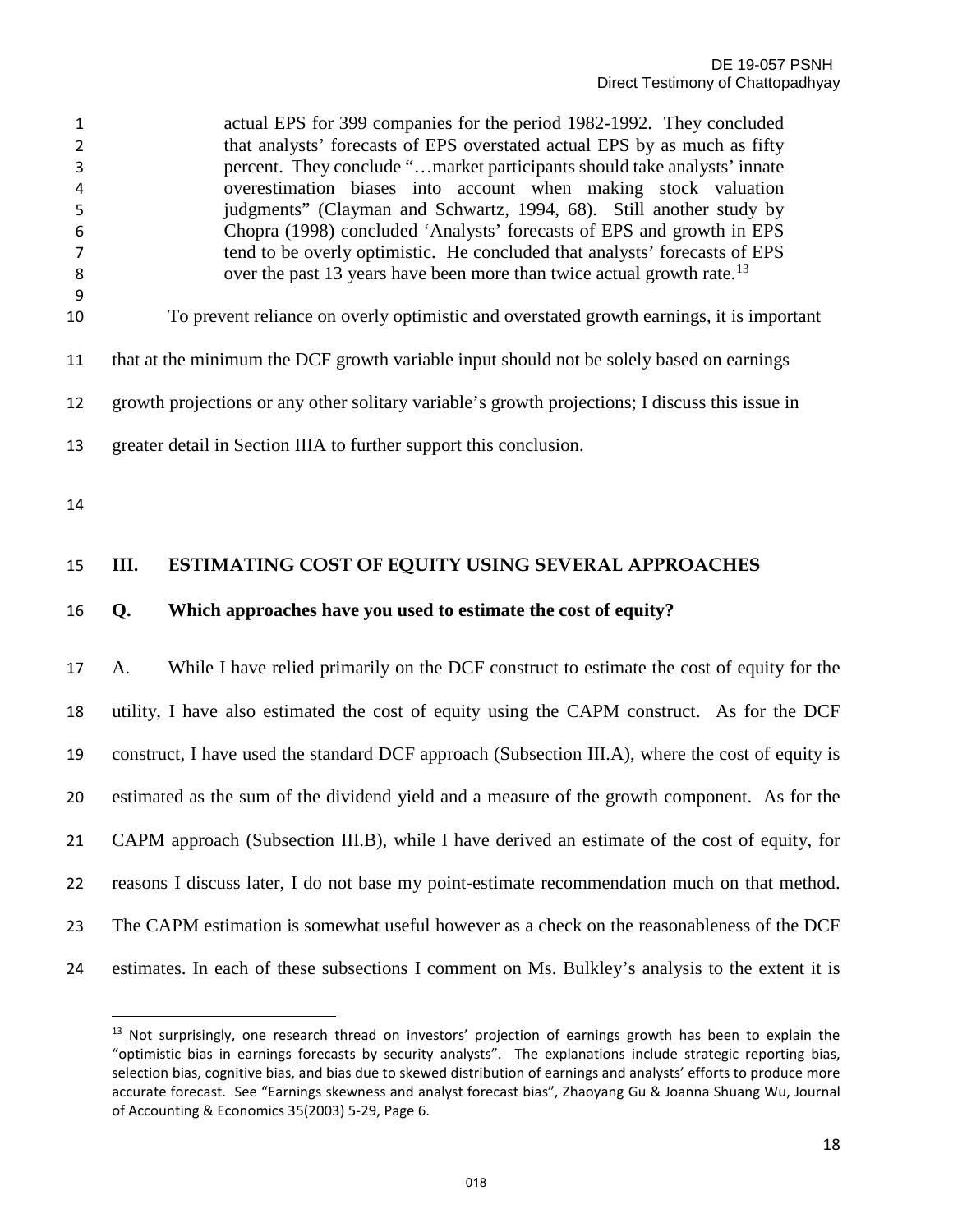relevant to my recommendation. I should also add that unlike Ms. Bulkley, I did not use the RPM to derive an estimate of the cost of equity. While I have discussed briefly why previously, I discuss the reasons a little bit more in what follows. Finally, I conclude this section with my recommendation on the cost of equity for PSNH.

**Q. Apart from your preference for the DCF approach due to market-to-book ratio consideration, are there other reasons why you rely primarily on the DCF construct to estimate the cost of equity?**

A. Of the methods that Ms. Bulkley used to estimate her recommended cost of equity, CAPM and RPM largely use historical data as the basis for measuring the expected return on common equity. Even with attempts at forward-looking estimations, CAPM relies to a great extent on the historical trends in stock prices, for example, to measure the betas required for the CAPM analysis. This may provide insight into what returns investors expect based on past experience, but it has limited value in assessing what returns are necessary to attract needed capital going forward. While the CAPM model relies on betas that are based on historical stock prices, Ms. Bulkley's RPM approach relies on regressing risk premiums on 30-year Treasury yields using historic data for the period 1992 to February, 2019. Of course, Ms. Bulkley also relies on historically allowed returns on equity to calculate historical risk premiums. By contrast, the DCF approach is fundamentally forward looking. Also, the underlying construct behind the DCF analysis, i.e. the current value of a common stock equates to the sum of the discounted stream of future income from that stock, is widely accepted. Further, regarding the techniques that are used to estimate the cost of equity for regulated utilities, the DCF model is the most commonly used model for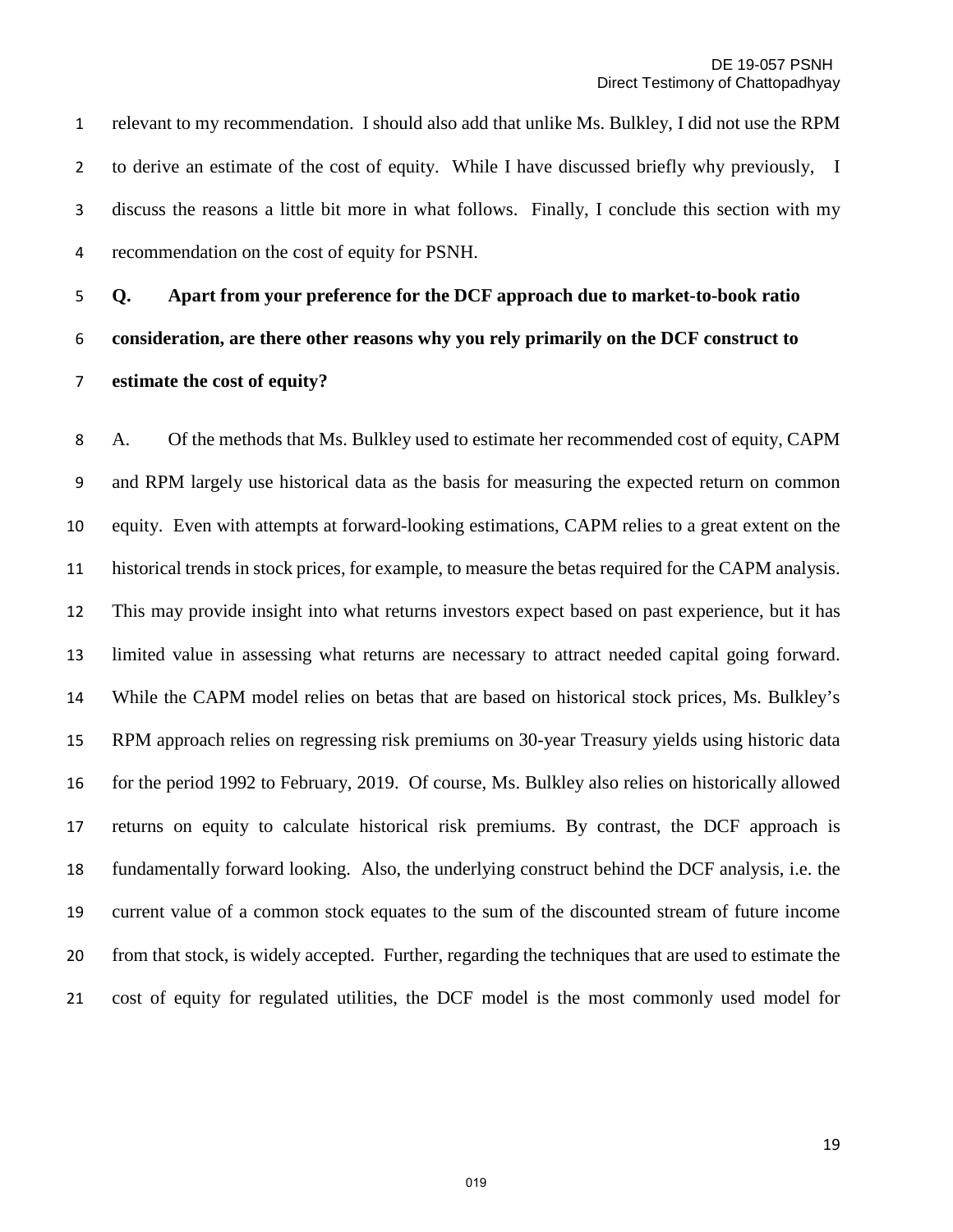1 estimating the cost of common equity for public utilities.<sup>[14](#page-19-0)</sup> In fact, the Commission in New Hampshire has predominantly relied on the DCF construct previously.

- 
- 

 $\overline{\phantom{a}}$ 

#### **III.A Discounted Cash Flow Approach**

#### **Q. Which DCF model do you use to estimate the cost of equity?**

A. I use a single-stage DCF model to derive estimates for the cost of equity for a group of companies that forms a reasonable proxy for PSNH. The two essential elements of this method are the dividend yield and the growth component. While I discuss the estimation of both elements later in detail, it is important to point out that the growth component of the DCF equation tends to be the most critical element in the use of the DCF methodology. A couple of things render the estimation of the growth component somewhat challenging. First, while the growth component of the single-stage DCF model is in principle meant to be based on long-term projections, in practice, it is based at most on three-to-five-years' projections, since long-term projections are seldom available. Second, "it is reasonable to believe that investors, as a group, do not utilize a single growth estimate when they price a utility's stock."<sup>15</sup> While growth projections by equity analysts are available on variables like earnings, dividends, book value per share, among other things, what weight one should give to different projections is often a matter of contention. Unlike Ms. Bulkley's approach, which relies only on earnings growth to estimate the growth component, I have relied on three estimates for the growth component: (1) the average of the growth rates in

<span id="page-19-0"></span> *See* "*The Cost of Capital - A Practioner's Guide*," by David C. Parcell, prepared for the Society of Utility and Regulatory Financial Analysts (2010 edition), Page 124.

<span id="page-19-1"></span> *The Cost of Capital - A Practitioner's Guide*, by David C. Parcell, prepared for the Society of Utility and Regulatory Financial Analysts (2010 edition), Page 146.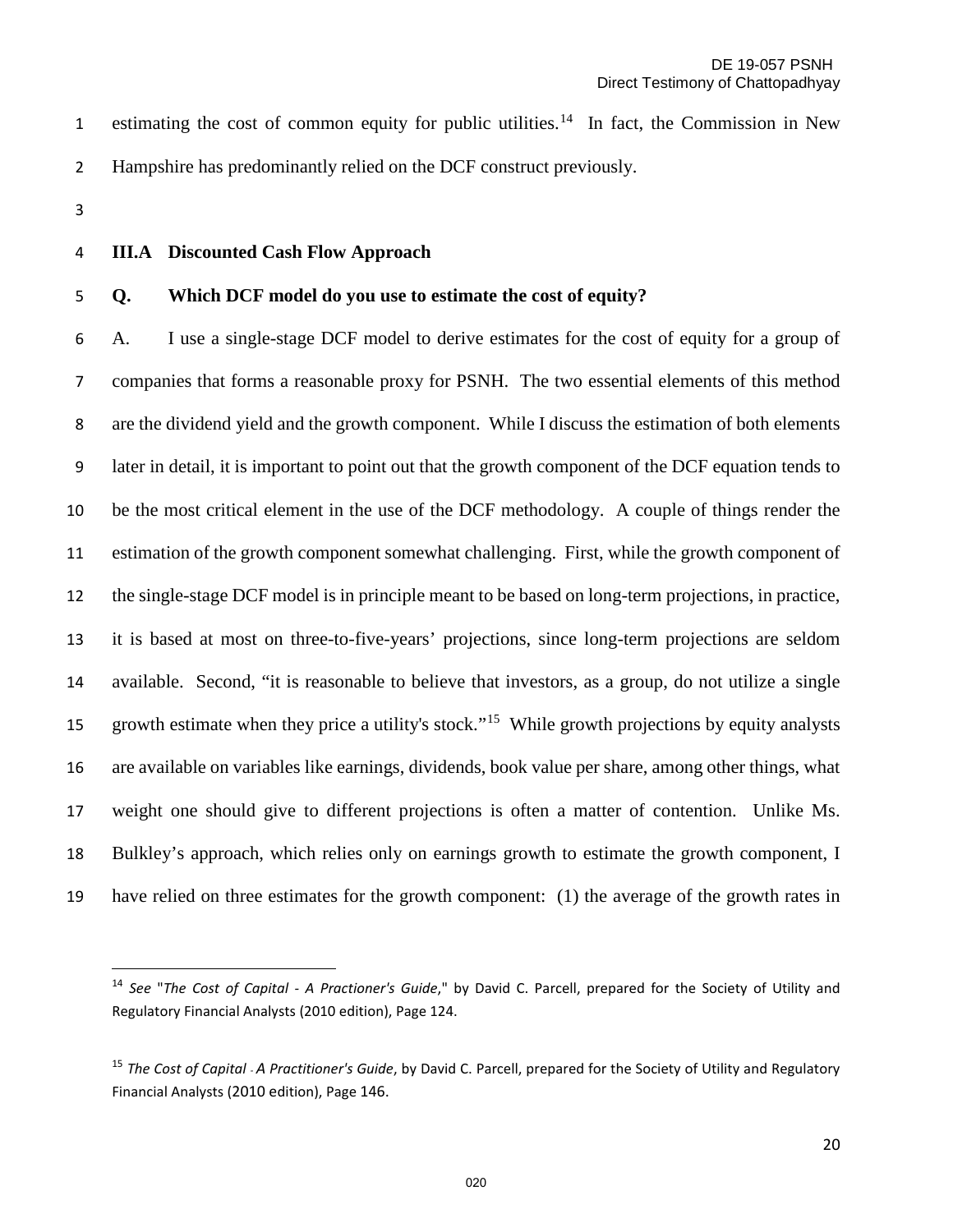earnings per share (EPS), book value per share (BVPS), and dividends per share (DPS); (2) earnings growth only; and (3) sum of internal growth rate, *br*, and the external growth component, 3 sv.<sup>[16](#page-20-0)</sup> Of course, I strongly disagree with Ms. Bulkley's sole reliance on earnings growth projections for reasons discussed previously, but also I do not believe that investors rely only on earnings growth rates when they price a utility's stock. I discuss this in greater detail later.

#### **Q. Briefly describe the Single-Stage DCF Method.**

7 A. The single-stage DCF model is typically represented by the equation,  $K = \frac{D_1}{P} + g$  where

*K* is the estimate of the cost of equity,  $\frac{E_1}{P}$  is the next period's dividend yield, i.e., the next period's dividend divided by the stock price, and *g* is the expected (constant) growth rate in dividends. The model is based on the premise that since cash dividends are the only income from a share of stock held in perpetuity, the value of that stock is the present value of its stream of cash dividends, where the discount rate is the market's required return, *K*. Expected future dividends are represented by applying a constant growth rate to the current observable dividend, to obtain the functionally elegant expression for *K*.  $D<sub>1</sub>$ 

#### **Q. What criteria did you use to select the DCF proxy group?**

 A. When choosing my recommended sample, I effectively began with Value Line's universe of electric companies (Value Line Electric Universe) that Ms. Bulkley subjected to her proxy screening analysis. I do not find that the fourth, fifth, and the sixth criteria used by Ms. Bulkley 19 are reasonable.<sup>[17](#page-20-1)</sup> Also, for the seventh criterion, while I do not have an issue with screening out

 $\overline{\phantom{a}}$ 

<span id="page-20-0"></span><sup>&</sup>lt;sup>16</sup> The alternative is based on the formula,  $br + sv$ , where *b* is the retention ratio, *r* is the expected return on equity, *s* is the expected funds raised from the sale of stock as a fraction of existing equity, and *v* is (1-(B/P)), where B is the book value of the share and P is the price of the share. 17 *See* Ms. Bulkley's Testimony, Bates page 0623, lines 12 through 17.

<span id="page-20-1"></span>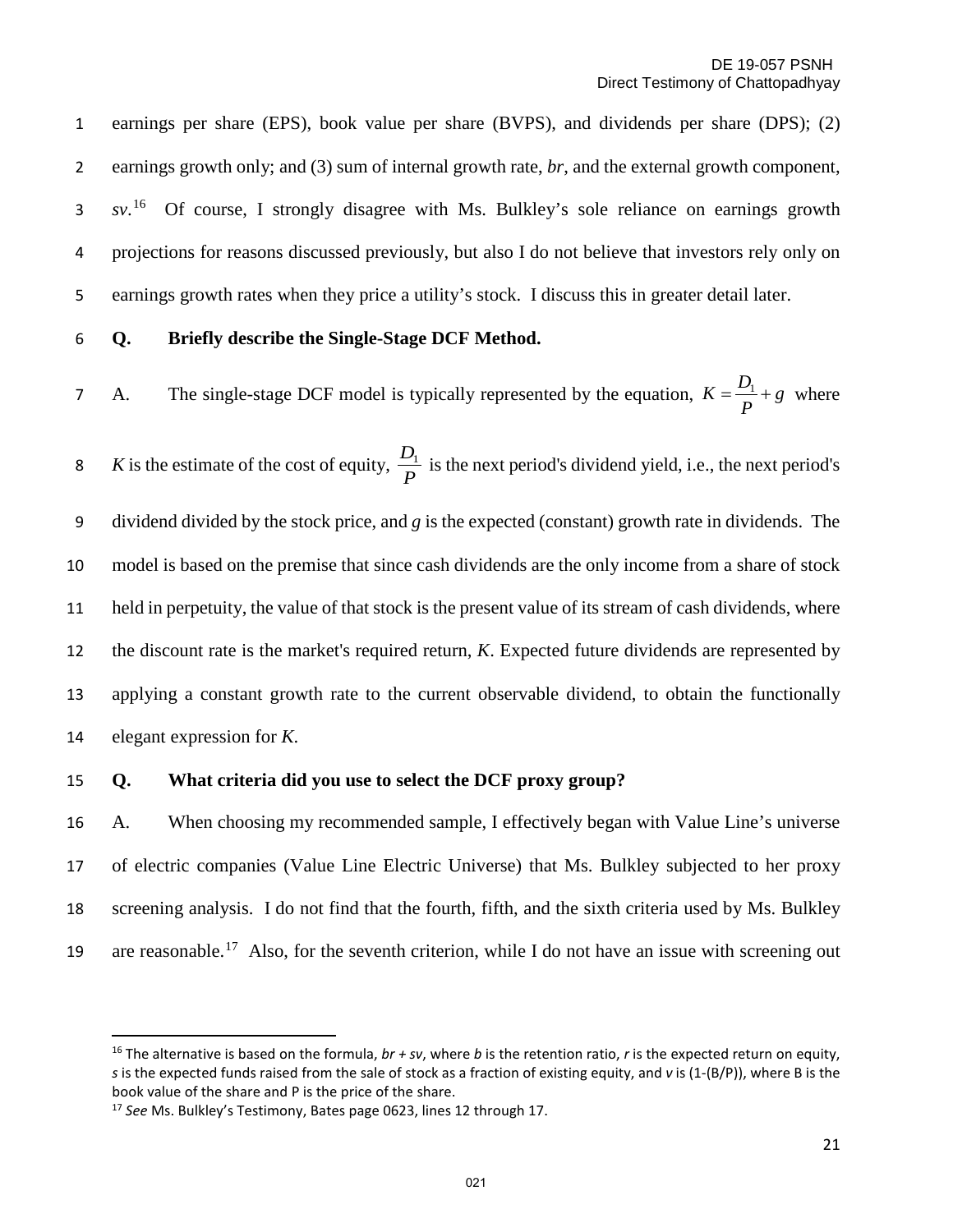companies that are parties to a merger or a transformative transaction, I believe only developments over the last year or so should dictate the screening. To ensure that the companies selected for PSNH's proxy are predominantly regulated electric utilities, I only included them in the proxy if at least 70 percent of the revenues over 2015 are attributable to regulated electric business and at least 80 percent of the assets are attributable to regulated business over 2016-2018.

#### **Q. Why do your criteria differ from that of Ms. Bulkley's criteria?**

A. In creating a reasonably "pure play" proxy that is comparable to PSNH it is important that these companies exhibit a fairly high percentage of regulated assets in total assets and have the majority of their revenue coming from electric regulated operations. A sufficiently high cut-off for share of regulated operating income as a percentage of total net operating income may seem like an appropriate screen at first glance, but such a metric is prone to exaggerate the role of regulated operations when the non-regulated segment of a company is reporting significant losses on operating income. For such a company, measuring the regulated share in total operating income would tend to overstate its importance and may incorrectly allow the company's inclusion in the proxy, even as that company may be fundamentally different from a regulated company since it is exposed to significant market risks given a substantial presence in the non-regulated arena or a non-gas activity. In contrast, if the non-regulated segment of the company is reporting significant income, such an analysis may eliminate the company from the proxy, even though that company may otherwise consist predominantly of its regulated business. Such a company's foray into a non-regulated arena may be so insignificant that the company's risk profile actually matches that of a regulated company better than the one included erroneously by relying on an income variable like operating income.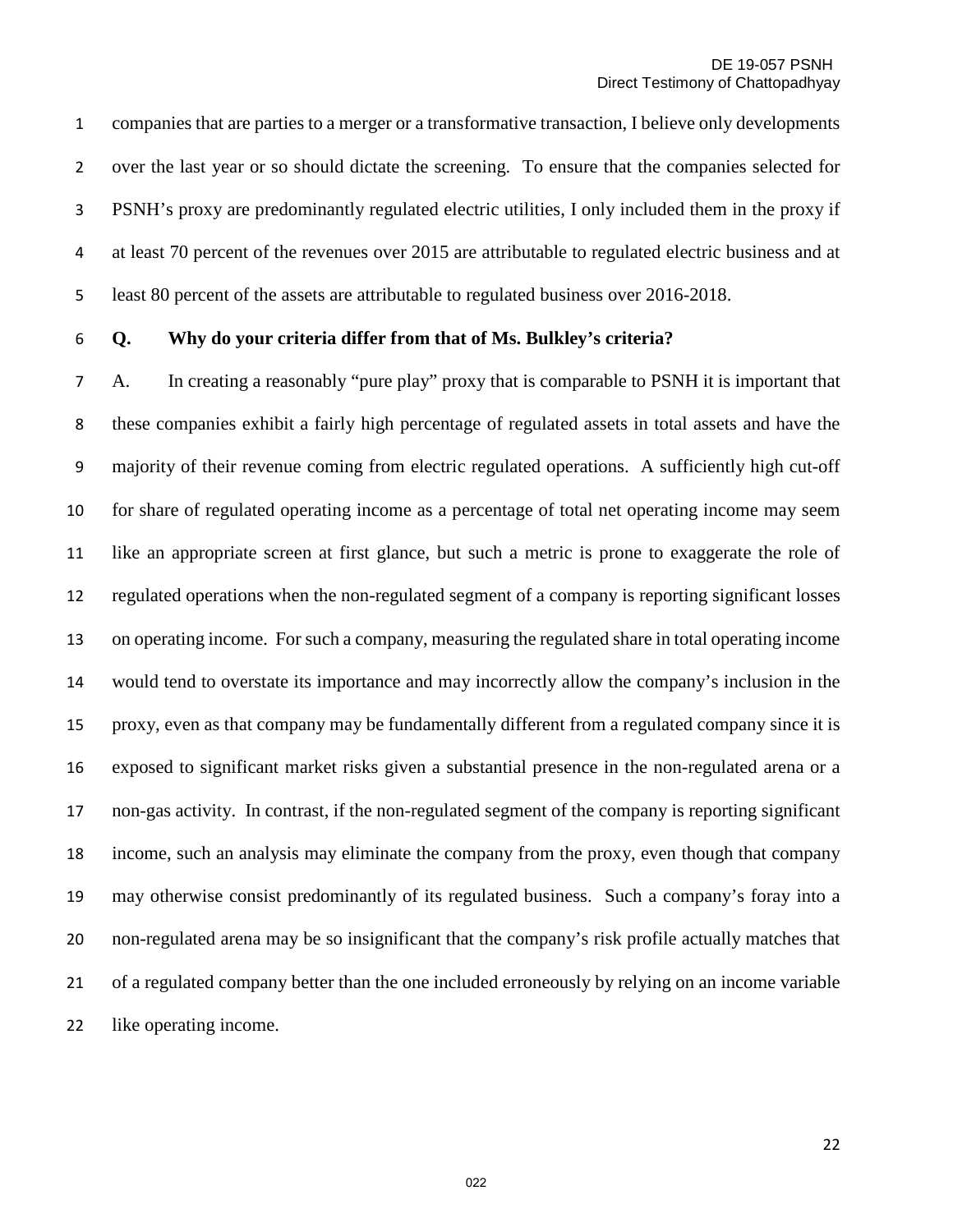As for Ms. Bulkley's criterion to exclude companies that have more than 60 percent of an utility's MWh sales coming from owned generation, the Company has not demonstrated why a regulated utility faces significantly different risk whether it procures its electric sales from own generation or procures electricity from other generating companies. The criterion unnecessarily restricts the size of the proxy group. If Ms. Bulkley had not applied the "own generation" screening, her proxy group would have included eighteen companies as opposed to only eight per her approach. Also, given how she relied on a band that is between the mean ROE and high ROE to inform her recommended ROE for PSNH, I am very concerned that this screening leads to a proxy that is unrepresentative of PSNH's business. To better assess whether a company should be included in a proxy for PSNH, I believe we should strive to have it sufficiently reflective of a "pure play" regulated electric utility. I find that cut-offs of at least 80 percent for regulated assets and at least 70 percent for regulated electric revenues are reasonable, given the dearth of standalone companies that are publicly traded and consist solely of regulated electric business. Also, I have only relied on mergers or transformative transactional developments over the last year in applying Ms. Bulkley's seventh criterion; *see* Ms*.* Bulkley's Testimony, Bates page 000623, lines 2-17.

#### **Q. What is your recommended DCF proxy?**

 A. Using information provided by the Company in response to data requests about Value Line electric companies and additional research of 10-K forms and SNL data, and applying the mentioned cut-offs of 70 percent for electric revenue in total revenue and 80 percent for regulated assets in total assets, I preliminarily determined the list of companies that exceed those cutoffs. I then, based on the latest information, applied Ms. Bulkey's other screening criteria to determine that the appropriate proxy group consists of Alliant Energy Corporation (LNT), Ameren Corporation (AEE), American Electric Power Inc. (AEP), Avista Corporation (AVA),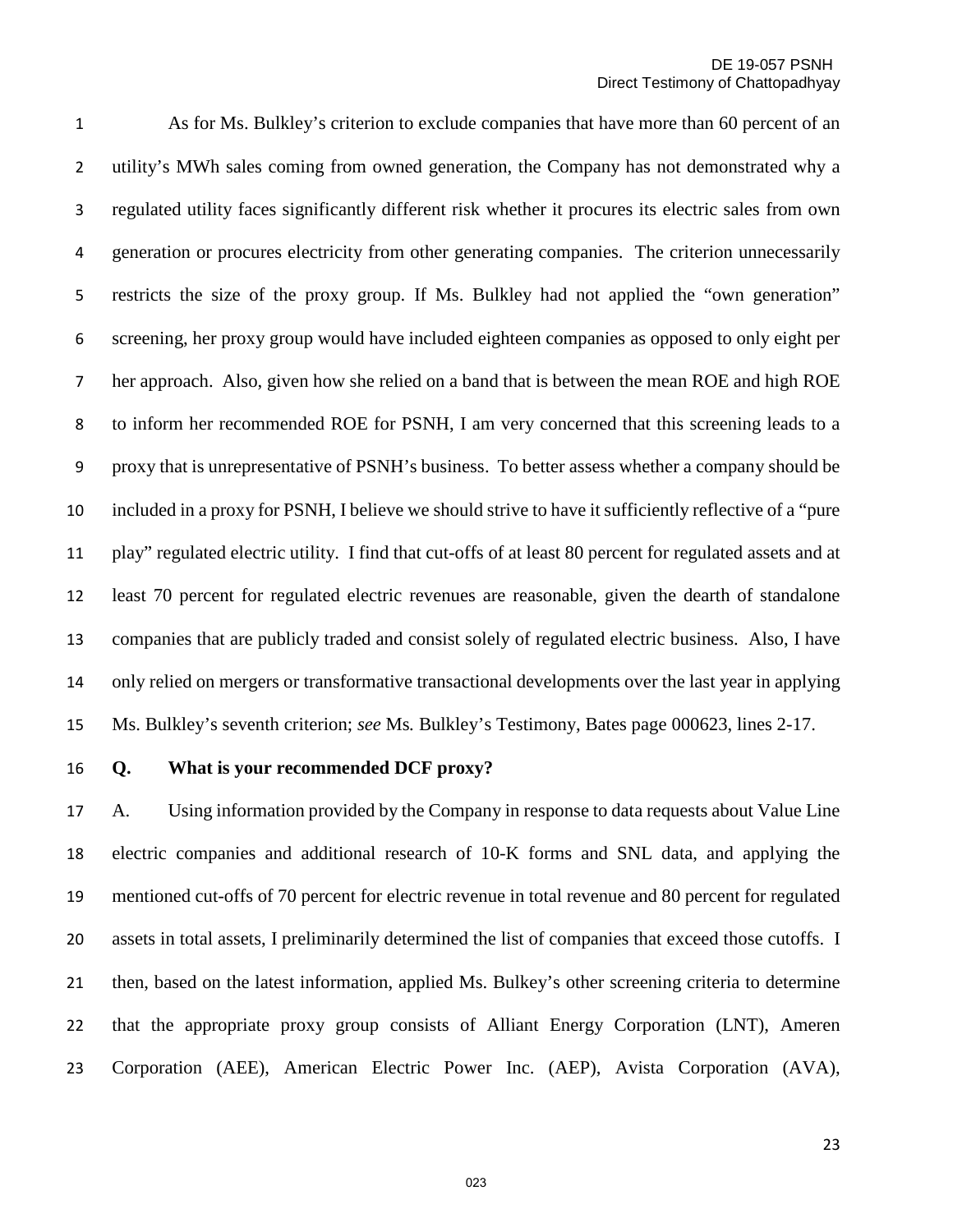Consolidated Edison (ED), Duke Energy Corporation (DUK), Edison International (EIX), Evergy Inc. (EVRG), Entergy Corporation (ETR), IDACORP, Inc. (IDA), NorthWestern Corporation (NWE), OGE Energy Corporation (OGE), Pinnacle West Capital Corporation (PNW), PNM Resources Inc. (PNM), Portland General Electric Company (POR), PPL Corporation (PPL), 5 Southern Company (SO), and XCEL Energy Inc. (XEL).<sup>[18](#page-23-0)</sup> I have eliminated El Paso Electric Company from the proxy group as it in the process of being acquired by Infrastructure Investments Fund (IIF). The transaction will require approvals from Public Utilities of Texas, New Mexico Public Regulation Commission and Federal Energy Regulatory Commission. That creates some uncertainty as to whether the transaction will materialize. I would also consider such a transaction transformative enough that it is reasonable to exclude the Company from the proxy group. I have also, in agreement with Ms. Bulkley, eliminated PSNH's parent Eversource from the proxy group to avoid circular logic.

#### **Q. Do you believe that the proxy group listed is a reasonable proxy for PSNH?**

 A. Yes, I do. The screening criteria go a long way in ensuring that my proxy group reasonably reflects the risk profile of PSNH's electric utility business. For example, the proxy group's average percentage of assets subject to electric utility regulation is 94.9 percent and the average percentage of revenue subject to regulated electric business is 91.1 percent in 2015, which are reasonably close to complete regulation as is the case for the distribution business of PSNH in New Hampshire. Also, a check (see Schedule PKC-1) reveals that the S&P credit- ratings for the group range between BBB to A-. The rating associated with Eversource is A-. As for the capital structure, the company has proposed a common equity ratio of 54.85 percent. A look at the proxy group indicates that over 2016 to 2018 the average equity ratio has been 46.7

l

<span id="page-23-0"></span><sup>&</sup>lt;sup>18</sup> The abbreviations represent the ticker symbols.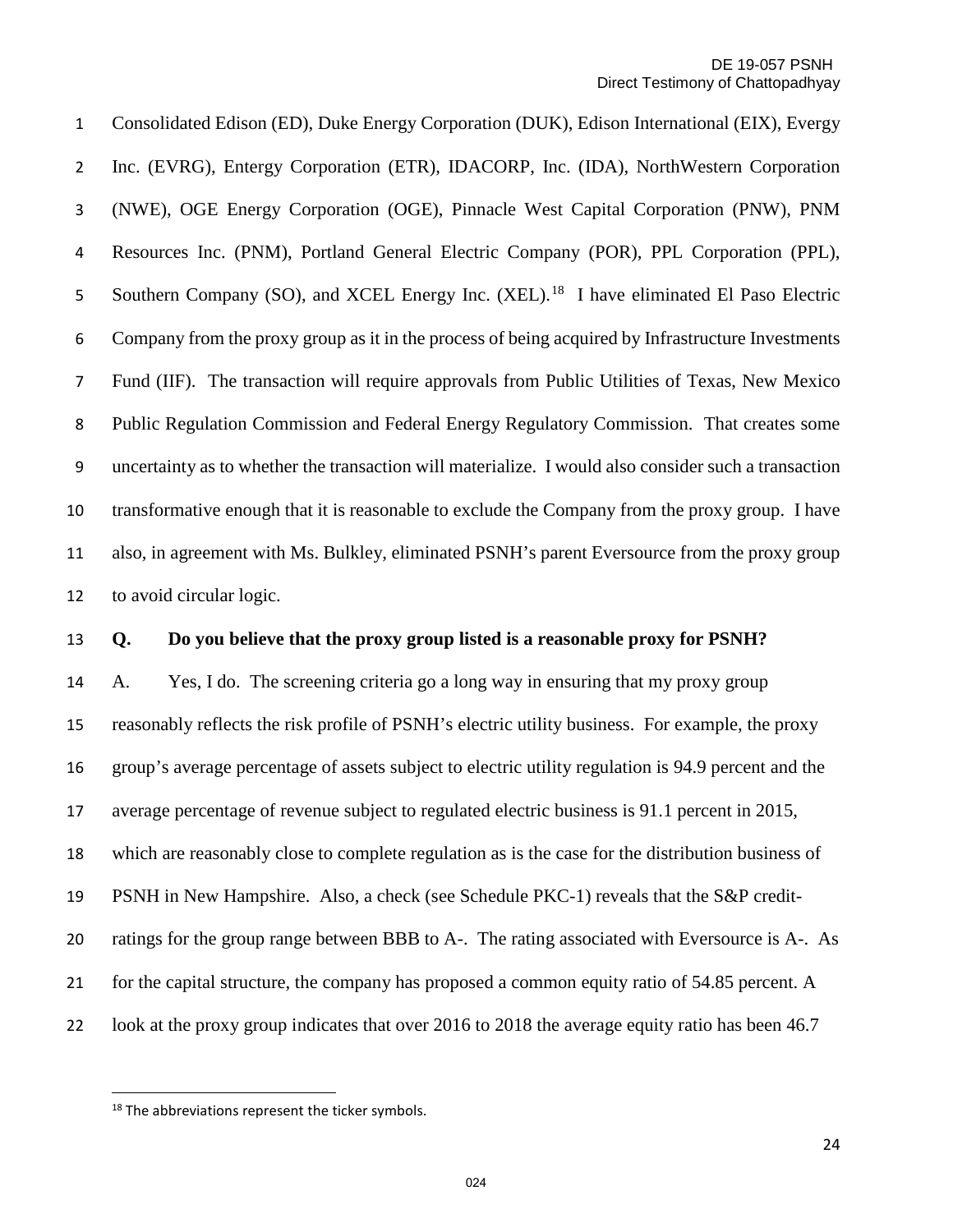percent. (Schedule PKC-2 for Value Line data). PSNH's parent has a rating that is higher than the average credit rating of the proxy group. Also, the company's proposed capital structure is less leveraged than that of the proxy group's capital structure. It is reasonable to conclude that the proxy group's cost of equity estimate would reasonably inform what the allowed returns on equity and capital should be for the company.

#### **Q. Did you consider any additional check on the reasonableness of your DCF proxy?**

A. Yes. As a rough check to examine the reasonableness of the OCA proxy group, I also briefly looked at the economic conditions characterizing New Hampshire (NH) relative to the nation based on state coincident index data provided by the Federal Reserve Bank of Philadelphia . As for August 2019 year-to-year growth in the index, while New Hampshire grew by 3.5 percent, the U.S. economy grew by only 2.85 percent. Also, as for the states served by the companies included in the proxy, the corresponding growth rates varied between -0.3 percent and 4.35 percent. Only 5 of the relevant 39 states registered higher growth compared to New Hampshire.<sup>[19](#page-24-0)</sup> **Q. What bearing do the economic conditions have on the reasonableness of the DCF proxy group?** 

 A. Investors are assumed to be aware of current regional and national economic conditions. Investors in PSNH's distribution business are expected to know that the local economy has been outperforming the national economy as well as states in which the proxy group's businesses operate. An investor's opportunity cost of equity, i.e., investor's required return, is expected to be

l

<span id="page-24-0"></span><sup>&</sup>lt;sup>19</sup> "The coincident indexes combine four state-level indicators to summarize current economic conditions in a single statistic. The four state-level variables in each coincident index are nonfarm payroll employment, average hours worked in manufacturing by production workers, the unemployment rate, and wage and salary disbursements deflated by the consumer price index (U.S. city average). The trend for each state's index is set to the trend of its gross domestic product (GDP), so long-term growth in the state's index matches long-term growth in its GDP." *See* [https://www.philadelphiafed.org/research-and-data/regional-economy/indexes/coincident.](https://www.philadelphiafed.org/research-and-data/regional-economy/indexes/coincident)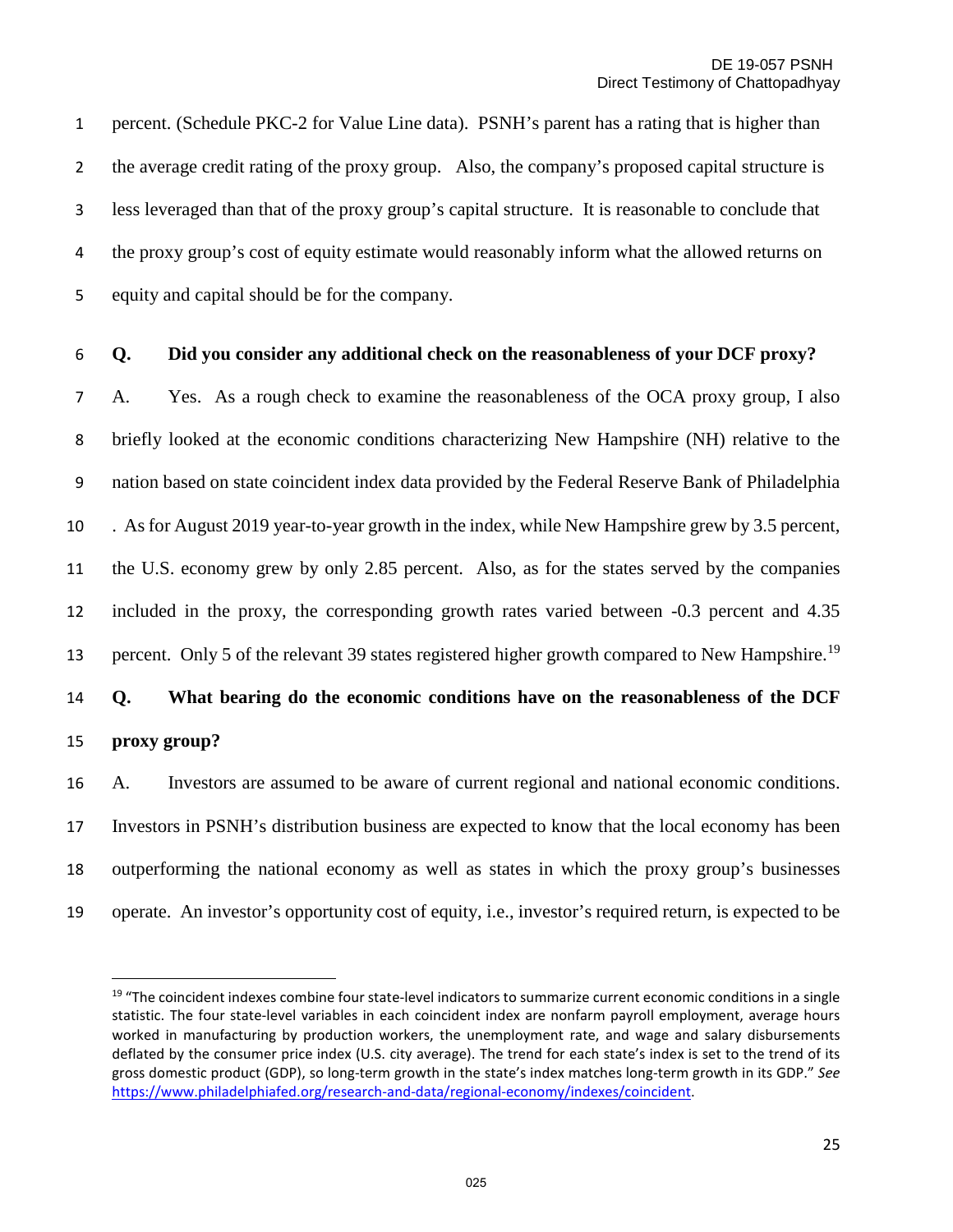lower for investing in an economic activity in New Hampshire when compared to investing in a comparable activity operating in an environment that is relatively less robust, all else equal. In view of all of these considerations, it is my conclusion that the proxy group as chosen is rather conservative and reasonable.

**Q. Please explain why you used pricing data from November 7, 2019 to December 6, 2019 to measure the dividend yields for the proxy's constituent companies.**

A. Investors' expectations about how companies will fare in the future are captured in the most recently observed market price and dividend data. Data from fairly long historical periods are unlikely to reflect investors' current expectations. That said, it is also true that some smoothing of the price trend is useful as it filters possible transitory and temporary changes that characterize daily movements in prices. I have, therefore, as of preparing this testimony, used daily pricing data from the most recent month to calculate the average price (Schedule PKC-3), which in conjunction with the annualized dividend helps measure the dividend yield (Schedule PKC-4) component of the DCF based cost of equity.

## **Q. Ms. Bulkley exclusively uses expected earnings growth rates for the growth component in her single-stage DCF analysis. Do you agree with her approach?**

 A. No. It is unreasonable to assume that investors use a single growth estimate when pricing a utility's stock. Ms. Bulkley asserts in her testimony that "the use of dividend and book value growth rates ignores the academic research demonstrating that earnings growth rates are most relevant in stock price valuation." In support of this assertion she provides several academic references. It is helpful to go over those references in greater detail.

 Starting with the article by Carleton and Vander Weide, the fact is that the paper only looks at historical growth rate in dividends (*see* page 79). As for analysts' growth forecasts, earnings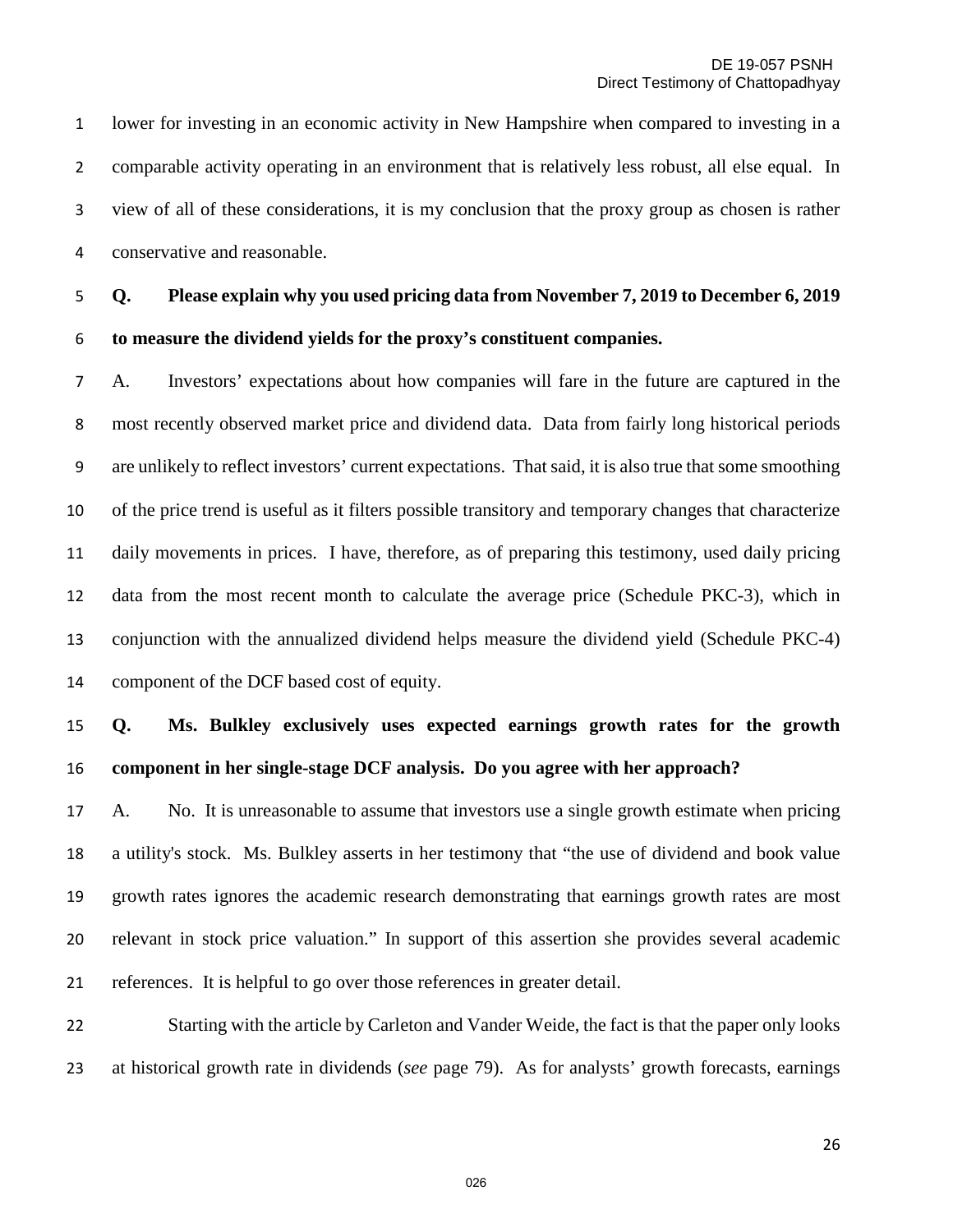growth is the only variable that the article investigates. The paper does provide evidence that it is better to use growth expectations rather than historical data to measure the growth component. It does not, however, at all investigate whether analysts' earnings growth forecasts are better than their dividends growth forecasts in capturing investors' expectations. It also does not, more importantly, even remotely demonstrate that investors use only earnings and not dividends in forming their investment decisions. The articles by the Advanced Research Center is essentially based on the same approach as that adopted by Carleton and Vander Weide, and exhibits the same deficiencies associated with the article by Carleton and Vander Weide. The articles by Harris and Marston did not even investigate how dividends growth expectations perform. For example, the article by Harris relies solely on EPS growth expectations to measure the growth component of DCF (Page 65) by noting in footnote 6 that "[while] the model calls for expected growth in dividends, no source of data on such projections is readily available." Most importantly again, the articles have nothing to offer on whether investors form their investment decisions based *only* on earnings and *not* dividends. The other citation, an article by Brigham, Shome, and Vinson, also does not delve into the issue of whether investors form their investment decisions based *only* on earnings. All it does is that it provides evidence that *ex ante* growth expectations are superior to *ex post* growth estimates when estimating return on equity for utilities.

 As for the reference to Dr. Morin's book, it opines that "[s]urveys of analytical techniques actually used by analysts reveal the dominance of earnings and conclude that earnings are considered far more important than dividends," and that "Value Line's principal investment rating assigned to individual stocks, Timelines Rank, is based primarily on earnings, accounting for 65% of the ranking." That assertion, if anything, indicates that investors do not rely *solely* on earnings to reflect future long-term growth. Also, with respect to utilities, Value Line stresses quite often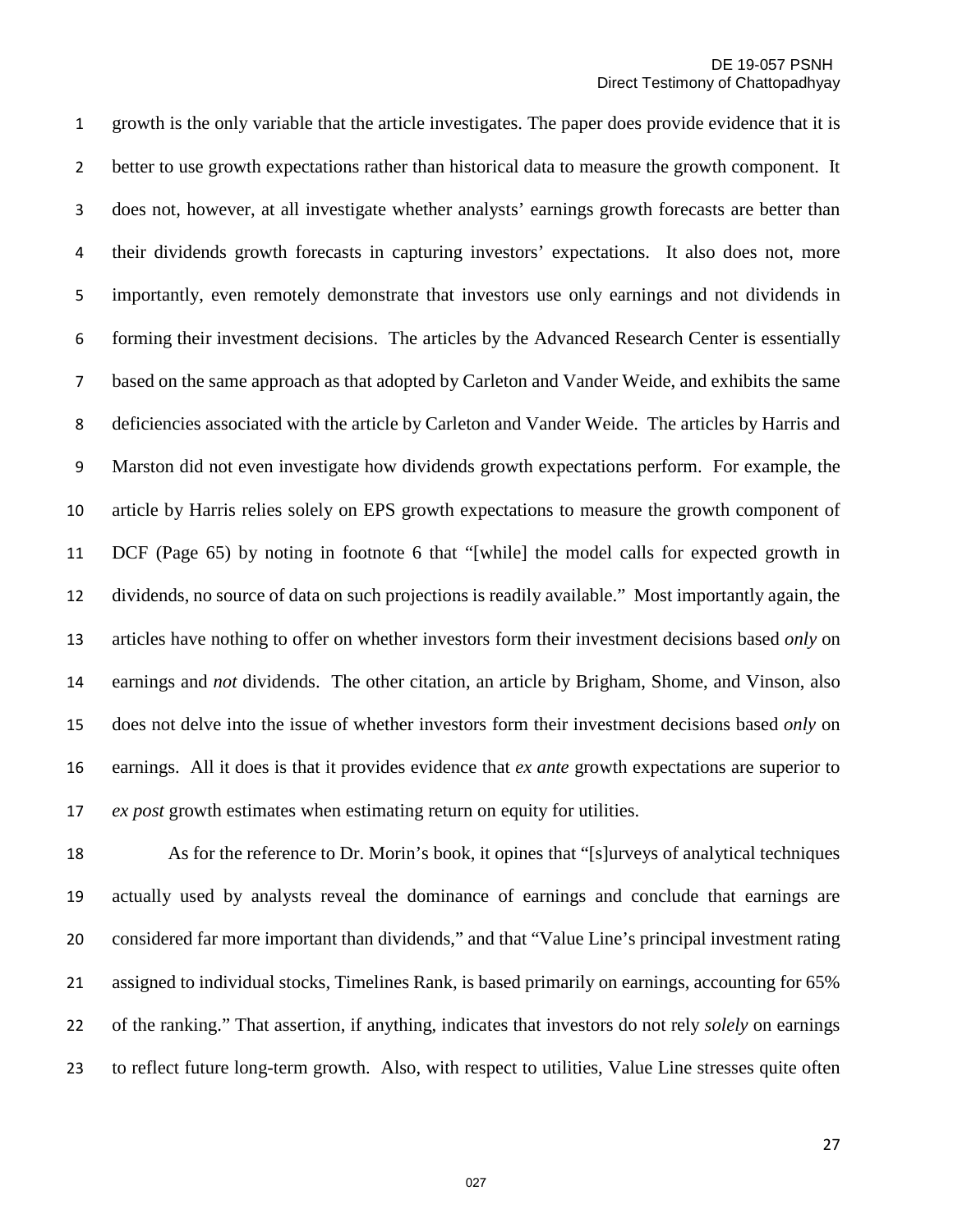that the investors are attracted towards utility stocks as they are high dividend paying stocks. I discuss below more specifically why dividends matter to investors. I conclude the references in Ms. Bulkley's testimony are not useful if they are meant to show that investors demonstrably form their investment decisions based solely on expectations of growth in earnings, not dividends.

 $\overline{a}$ 

#### **Q. Please discuss the evidence from research and market realties?**

A. Both market realities and research indicate that not all investors are alike and they do not only care about earnings growth. While providing a review of dividend policy theories and evidence, Malkawi, Rafferty and Pillai (2010) survey academic research that argues why dividends 9 matter to investors.<sup>[20](#page-27-0)</sup> Different researchers have provided empirical support for different theories. To note just a couple of them, some have argued that dividends are sought as investors prefer "bird in the hand" dividends rather than "two in the bush" future capital gains. Others have argued that investors care about after-tax return and the differential tax treatment of capital gains and dividends influences their demand for shares. In informing why dividends matter, some of the theories and empirical analysis directly stress how different investors may view dividends differently. For example, investors whose dividends are taxed higher than their capital gains may prefer earnings driven stocks rather than dividends paying stocks, or how institutional investors as opposed to individual investors are more attracted towards dividend-paying stocks, etc. It also remains true that companies pay out dividends in billions of dollars in the marketplace suggesting that

<span id="page-27-0"></span> *See* "*Dividend Policy: A Review of Theories and Empirical Evidence*", Malkawi, Rafferty, and Pillai, International Bulletin of Business Administration, ISSN: 1451-243X Issue 9 (2010). Even managers need to carefully consider dividends policy because investors not only view dividends as being a return to shareholders but also watch movements in dividends to infer about the health of the firm. See "*Topics in Finance Part VII – Dividend Policy*" Judy Laux, American Journal of Business Education – November 2011, Volume 4, Number 11.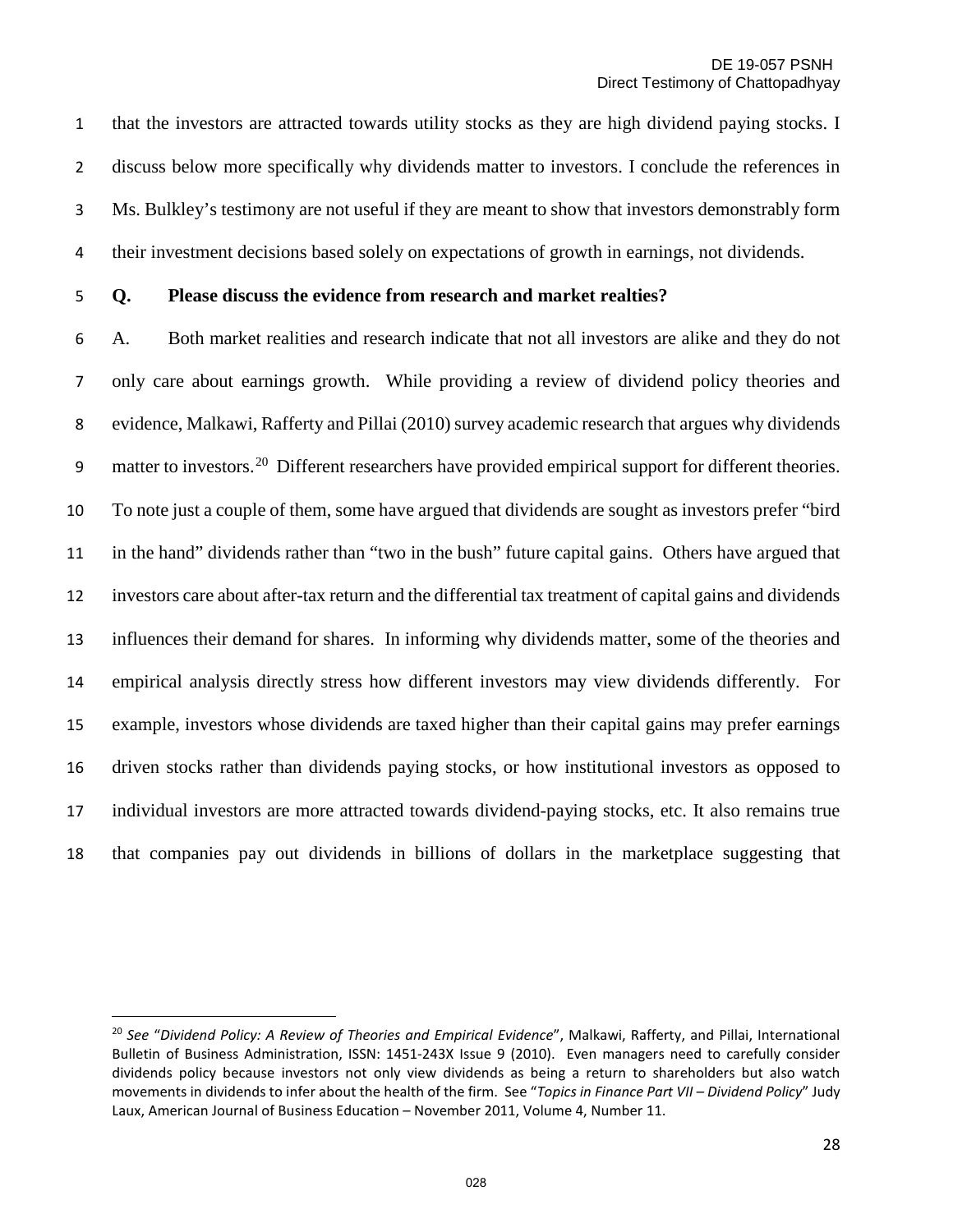companies recognize that investors value them. I believe it is inappropriate to assume that only 2 earnings growth expectations matter to investors.

 $\overline{\phantom{a}}$ 

#### **Q. What measures of the growth component do you consider?**

A. Since the DCF estimate is derived from the concept that cash dividends are the only income from a share of stock held to infinity, in principle, it is the growth in dividends that should be used for the growth component. Investors, however, have different expectations about growth and no single indicator captures the expectations of all investors. Also, whether growth in dividends per share (DPS) is sustainable or not is pertinent and its sustainability is affected by how both earnings per share (EPS) and book value per share (BVPS) perform in the future. Sustainability of growth in dividends under the DCF construct assumes that EPS, DPS and BVPS are all expected to grow at the same rate in the future. Value Line five-year projections for the growth rates in earnings, dividends and book value, however, reveal that these financial variables are expected to grow at significantly different rates over the next three to five years.

 In view of that, sole reliance on either dividends growth rate, book value growth rate or earnings growth rate is unlikely to produce a reliable measure of the DCF growth component. I instead use the average of the three expected growth rates as one of the measures for the growth component to represent the growth component in the DCF analysis. One may reasonably assume that the sustainable long-run growth rate to which earnings, dividends and book value growth rates may converge in the future is represented by their average, rather than just one of those variables. I have used the average of the Value Line five-year projections for growth in DPS and BVPS *and* the average of the Value Line, Zacks and SNL median long-term projections for EPS growth rates

<span id="page-28-0"></span> *See also The Cost of Capital - A Practitioner's Guide*, by David C. Parcell, prepared for the Society of Utility and Regulatory Financial Analysts (2010 edition), Page 146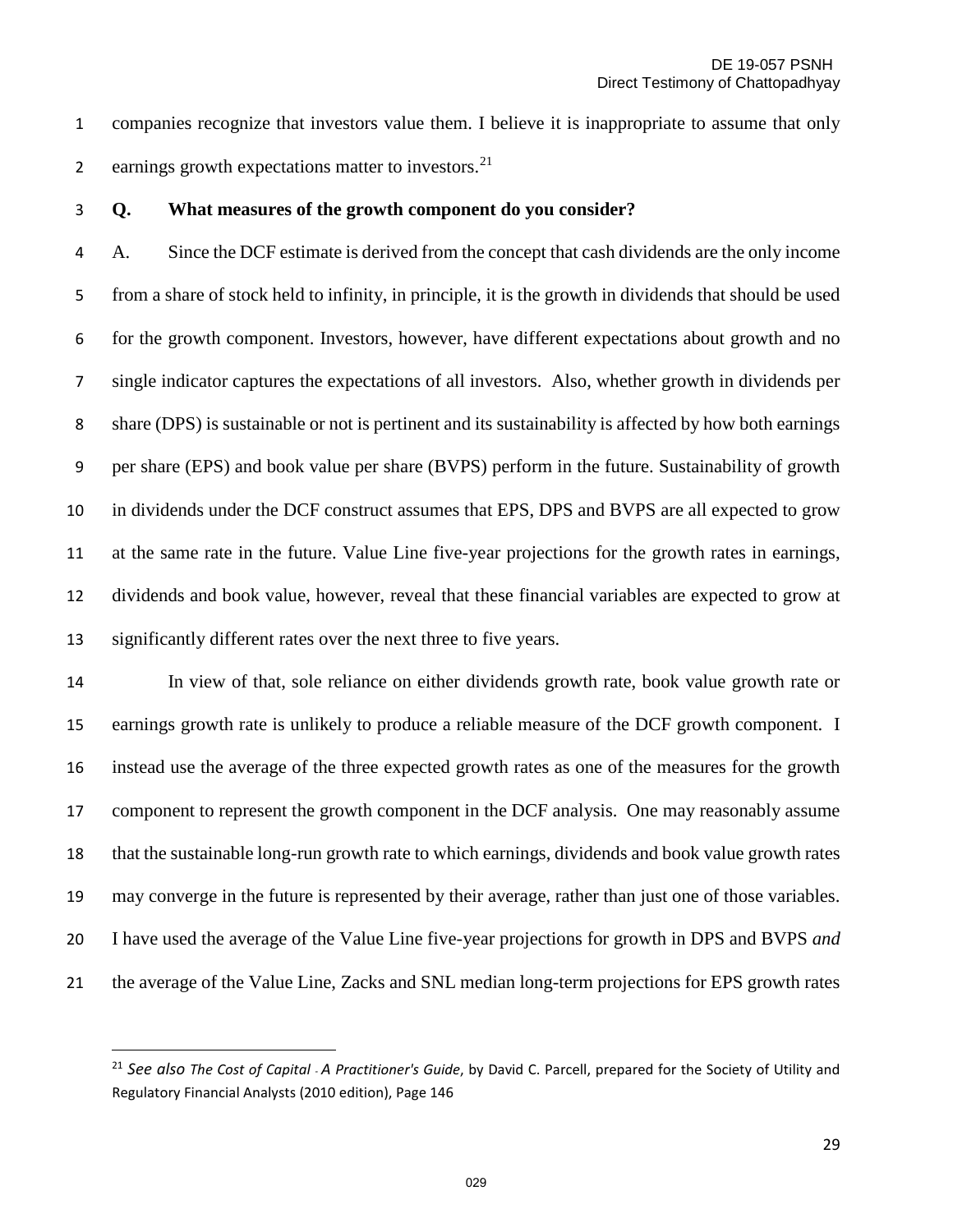to calculate the growth component. While in principle the single-stage DCF model is meant to be based on long-term projections, its application however is based on at most five-year projections, as truly long-term projections are seldom available.

I have also considered a second measure of the growth component, which is based on estimates for the internal and external components for growth, retention ratio, expected return on common equity, market-to-book ratio, and growth in the number of outstanding shares (called retention growth). Finally, even though I have reservations about Ms. Bulkley's sole reliance on earnings growth as a measure of the growth component, I considered and applied that approach to my proxy to derive another DCF estimate for the cost of equity (*see* Schedule PKC-5 for the calculation of the growth components; *see also* Schedules PKC-6 and PKC-7 for the inputs for external and internal growth components).

# **Q. Please explain how you estimate the growth component based on the retention ratio, expected return on common equity, market-to-book ratio, and growth in the number of outstanding stocks.**

 A. I have used Value Line's expectation regarding retention ratios and returns on equity for five years into the future to derive estimates for *b* and *r* and have used them to calculate the expected internal growth component, *br*. To account for growth expectations from external financing and derive estimates of the external growth component, I have also used the latest market-to-book ratios from Yahoo Finance and the average of Value Line's five-year projections for the number of outstanding shares. That is helpful in calculating the external growth component, *s<sub>e</sub>v*, where  $s_e$  = expected funds raised from sale of stock as a fraction of existing equity, and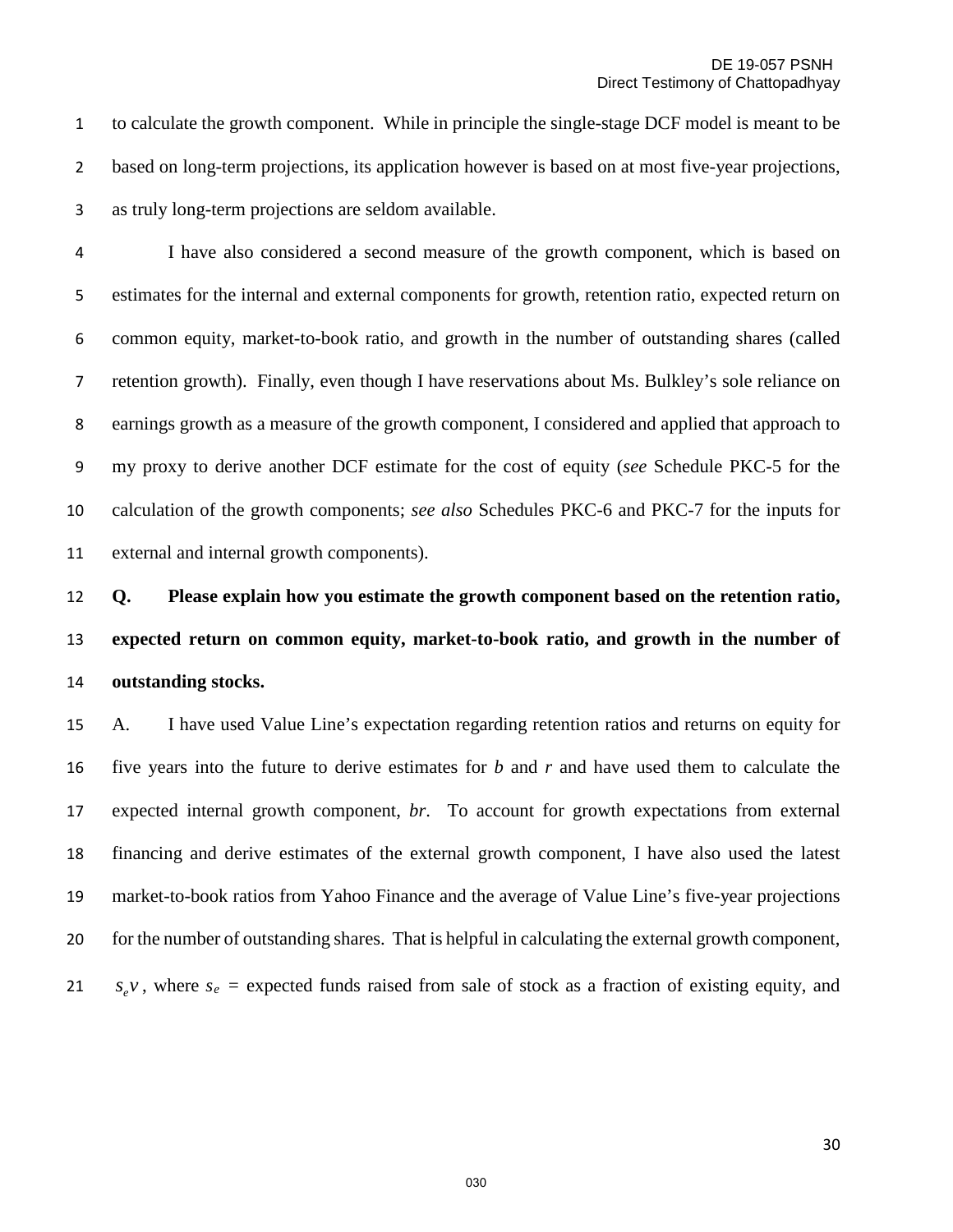$v = \left(1 - \frac{B}{R}\right)$ .<sup>[22](#page-30-0)</sup> The revised formulation for the growth component can be alternatively expressed J  $\left(1-\frac{B}{R}\right)$  $v = \left(1 - \frac{B}{P}\right)$ 

as  $b_e r_e + g_e \left| \frac{1}{R} - 1 \right|$ J  $\left(\frac{P}{P}-1\right)$  $\setminus$  $+ g_e \left( \frac{P}{R} - 1 \right)$ 2 as  $b_e r_e + g_e \left(\frac{P}{B} - 1\right)$ , where  $g_e$  is the expected growth rate in the number of outstanding shares. In

3 short, the growth component can be viewed as the sum of the "internal" growth rate, i.e.  $b_e r_e$ , and

4 the "external" growth rate, i.e.  $g_e = -1$ . J  $\left(\frac{P}{P}-1\right)$ Y  $\frac{P}{P}-1$ *B*  $g_e \left( \frac{P}{P} \right)$ 

#### 5 **Q. Do you employ any outlier-determination approach?**

6 A. Yes.

l

#### 7 **Q. Please describe your outlier-determination approach.**

A. I have employed the statistical outlier-determination approach that cost of equity estimates lying outside the bandwidth of the mean plus or minus two times the variance are not statistically representative of the proxy. In terms of probabilistic distribution terminology, this selection criterion effectively mimics the widely-used statistical confidence interval of 95 percent. I have also eliminated ROE estimates that are less than or equal to the recent yield on Utility A preferred stocks, i.e. 5.99 percent *plus* 50 basis points (*see* Value Line's Selection & Opinion, November 29, 2019).

## 15 **Q. Ms. Bulkley uses a screening that eliminates any ROE estimate that is below 7**  16 **percent. Why did you not apply a similar screening?**

 A. First, I do not believe it is appropriate to solely use a lower-end ad hoc cut-off, as a proper statistical outlier determination would recognize outliers not only at the lower-end, but also at the higher-end. The OCA's statistical selection-criterion, as mentioned previously, appropriately applies a screening that eliminates outliers at both ends. Second, the OCA has applied an

<span id="page-30-0"></span><sup>22</sup> *See* "*The Cost of Capital to a Public Utility*," Myron Gordon, MSU Public Utilities Studies (1974), Page 30.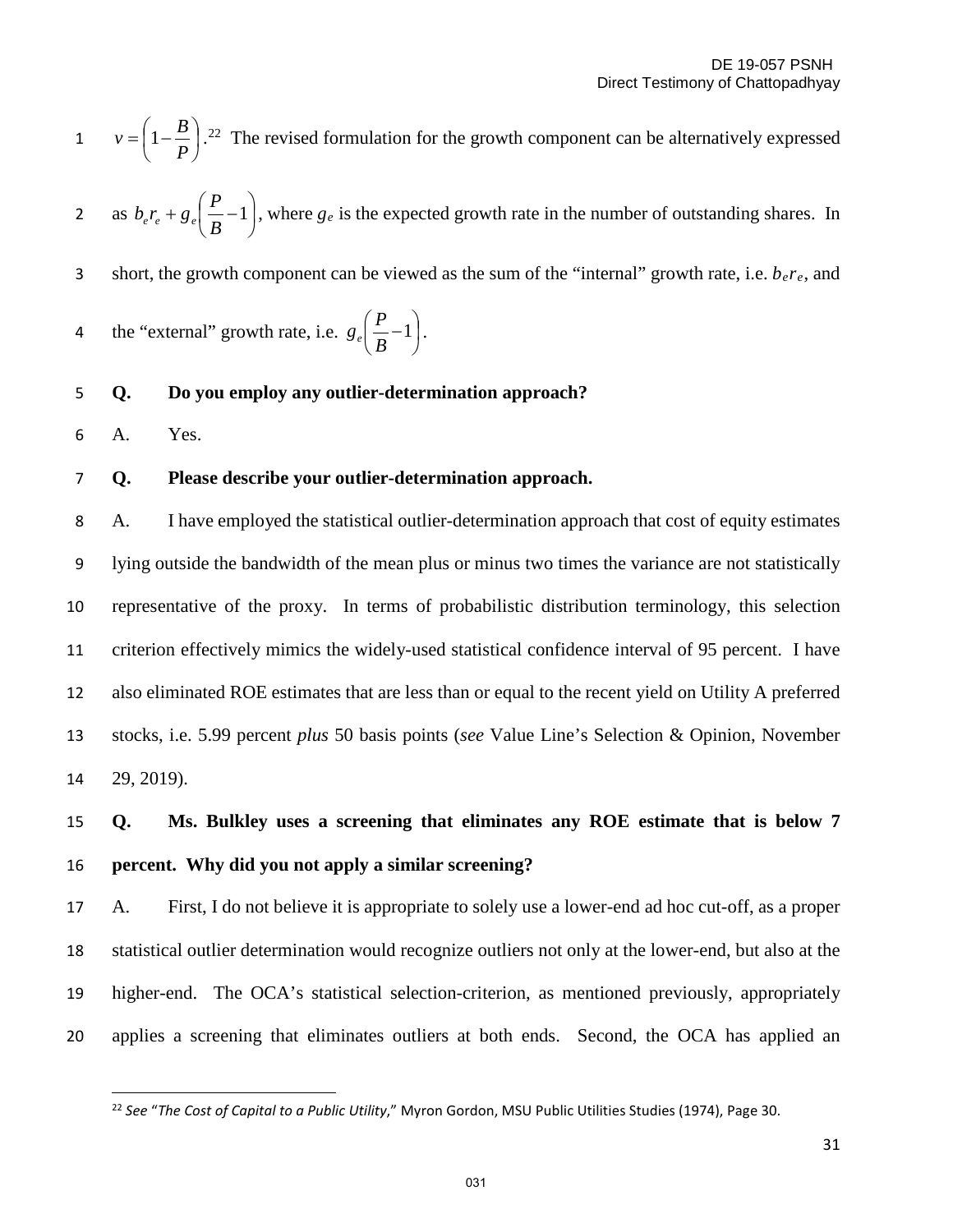additional lower-end cut-off that conservatively recognizes that ROEs on common stocks are expected to sufficiently exceed the yields on preferred stocks. The use of the recent yield on Utility A preferred stocks *plus* 50 basis points as a lower-end feasible estimate on ROE is to capture that spirit. The OCA does not agree that it is appropriate to rely on an ad hoc lower-end cut-off that is not informed by market fundamentals. The OCA's approach, unlike the one used by Ms. Bulkley, is better informed by current market realities.

#### **Q. What are the DCF estimates for your proxy?**

A.The single-stage DCF estimate, based on the average expected growth rates in earnings, dividends and book value, is 8.09 percent. Schedule PKC-8 provides the calculations. When only the EPS growth rate is used for the growth component, the single-stage DCF method produces an estimate of 8.48 percent. When the "internal-plus-external" growth approach is used, the DCF method produces an estimate of 8.24 percent. I have applied my recommended outlier-determination criteria in deriving these estimates.

## **Q. While Ms. Bulkley provides DCF estimates using the projected DCF approach, you have not done so. Why?**

 A. The DCF approach informing the ROE is based on the premise that a currently observed market-determined stock price equates the sum of the discounted stream of future income from that stock. Also, as for the dividend yield, the DCF approach relies on the projected dividend yield emanating strictly from just the next year. To rely on pricing projections as to what some investment analyst expects them to be in the future and applying a dividend yield projected well beyond a year is inconsistent with the essence of DCF theory that builds upon the notion of observed market-equilibrium price. Needless to say, I have not employed this approach, and would strongly recommend that the Commission reject such an application.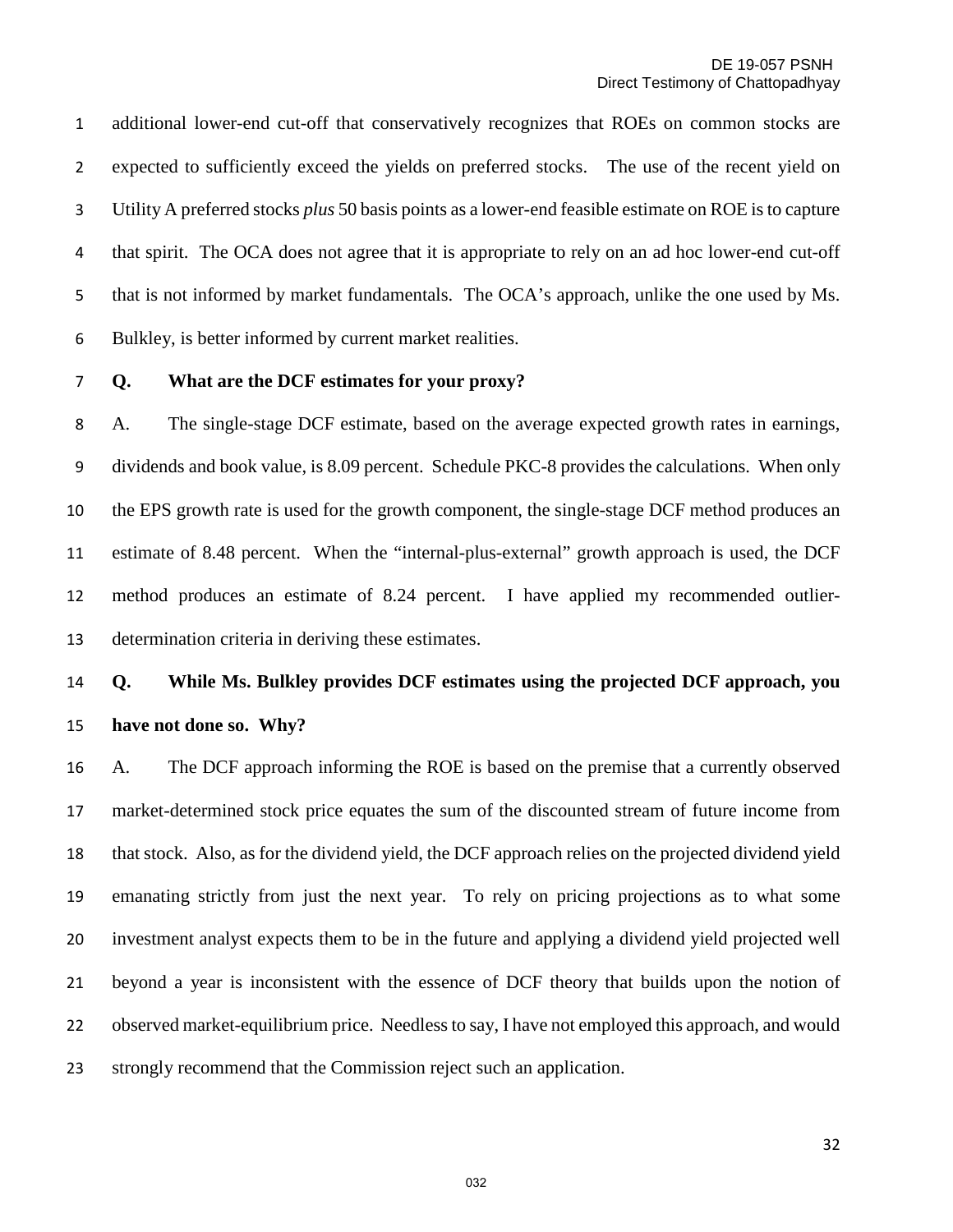## **Q. Ms. Bulkley recommends an implicit adjustment for flotation costs in her estimates of the cost of equity. Do you agree with that adjustment?**

A. No. As I have noted already, the DCF approach, informed by equity analysts' projections, in practice relies on investors' expectations about earnings and dividends and other relevant variables over three to five years. Even with reasonable treatment of the DCF growth component, the approach tends to internalize the medium term expectation that the market-to-book ratio will persist at levels relatively close to what is currently being observed. Given the reliance at best on medium term expectations, we tend to derive estimates of the ROE that are sufficiently above the true cost of equity in a setting where the stock prices are significantly above the book value. Flotation cost is effectively small enough that my recommended return on equity, that relies on investors' expectations of persistence in the market-to-book ratio being significantly greater than one, already accounts for such costs adequately. Any further adjustment would simply unnecessarily transfer wealth from ratepayers to shareholders.

#### **III.B Capital Asset Pricing Model (CAPM)**

#### **Q. Briefly describe the CAPM method.**

 A. The CAPM method recognizes that common equity capital is more risky than debt from an investor's standpoint, and that investors require higher returns on stocks than on bonds to be compensated for the additional risk. The cost of common equity under CAPM is represented by the following equation:  $K = R_f + \beta_s * (R_M - R_f)$  where *K* is the cost of equity,  $R_f$  is the yield on risk free securities, *RM* is the expected return on the overall market and *(RM -Rf*) is the equity risk 22 premium demanded by shareholders to accept equity relative to debt.  $β<sub>s</sub>$  is the average beta of a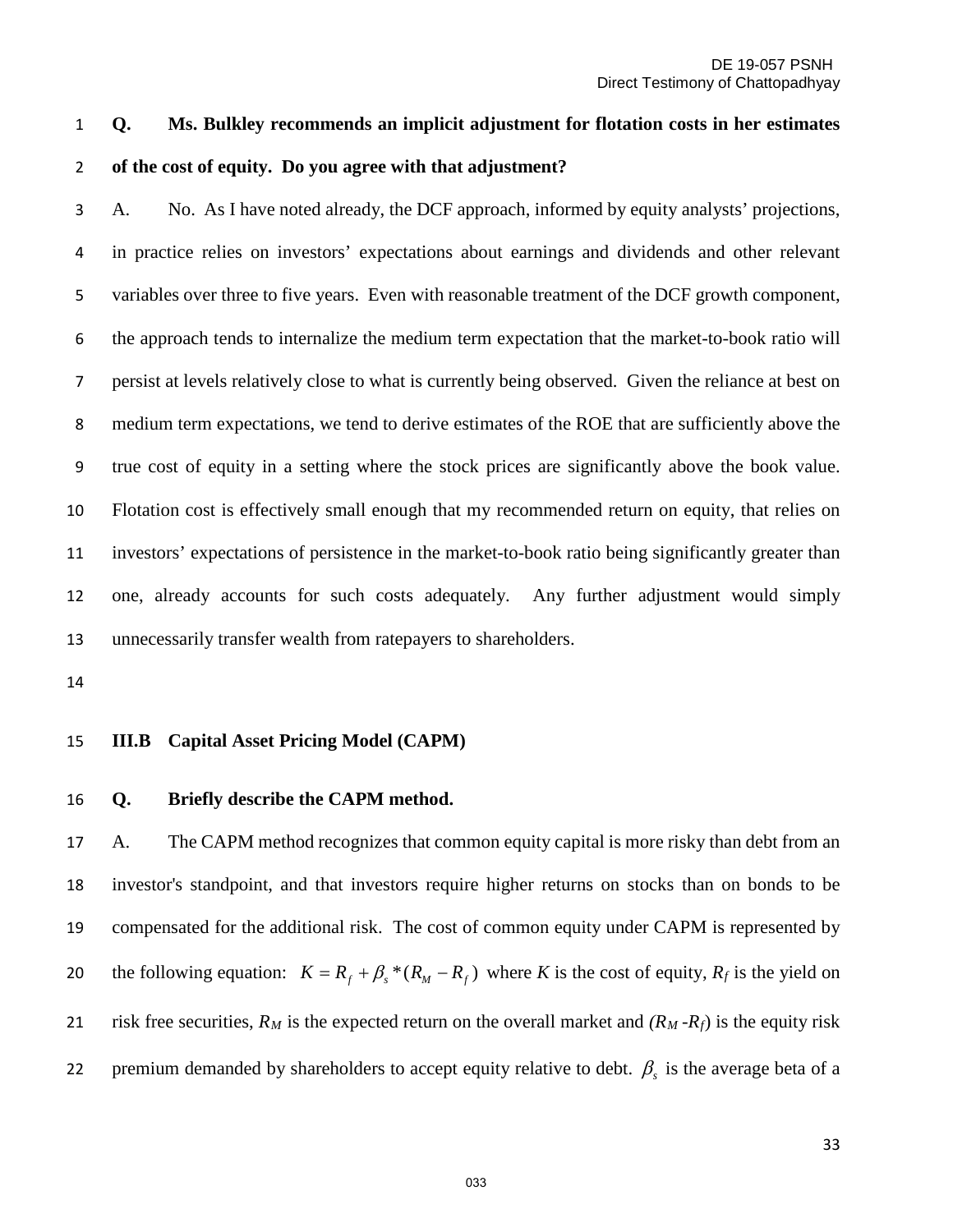group of comparable-risk companies that is used to adjust the risk premium to measure risks specific to the regulated utility in question.

#### **Q. What is Ms. Bulkley's estimate of the cost of equity based on the CAPM method?**

A. Essentially, Ms. Bulkley derives two CAPM estimates of ROE using information from SP 500 stocks by applying the DCF construct to those to estimate the expected return on equity and the yield on 30-year Treasury Bond. Her CAPM-based ROE estimate is 10.31 percent when she uses Bloomberg beta. When she uses Value Line beta, her estimate is 9.56 percent.

#### **Q. Do you agree with Ms. Bulkley's CAPM approach? Please explain.**

A. No. I do not agree with her approach to measure market risk premium. The disagreement is both with respect to how she measures risk-free return and how she calculates market returns. I discuss these considerations below.

### **Q. Why do you disagree with Ms. Bulkley's specification of the risk-free rate?**

 A. I do not agree that the yield on 30-year Treasury bond is a reasonable proxy for the risk-free rate. Strictly speaking, the risk-free return is best captured by short-term Treasury bills, but in recognition that utility rates are usually set for longer periods and interested investors typically have relative long investment time horizons, longer-term bonds are used to capture the risk-free rate when applying CAPM to estimate the cost of equity.

 It should be understood that long-term bonds are not risk-free for two main reasons: default (credit) risk and interest rate risk. As for the interest rate risk, the longer termed a default-free bond is, the greater is its interest rate risk. The 10-year Treasury long-term bond is my preferred metric for the risk-free rate when conducting CAPM analysis for regulated companies. It strikes a reasonable balance between choosing a truly interest rate risk-free instrument (like the shortest of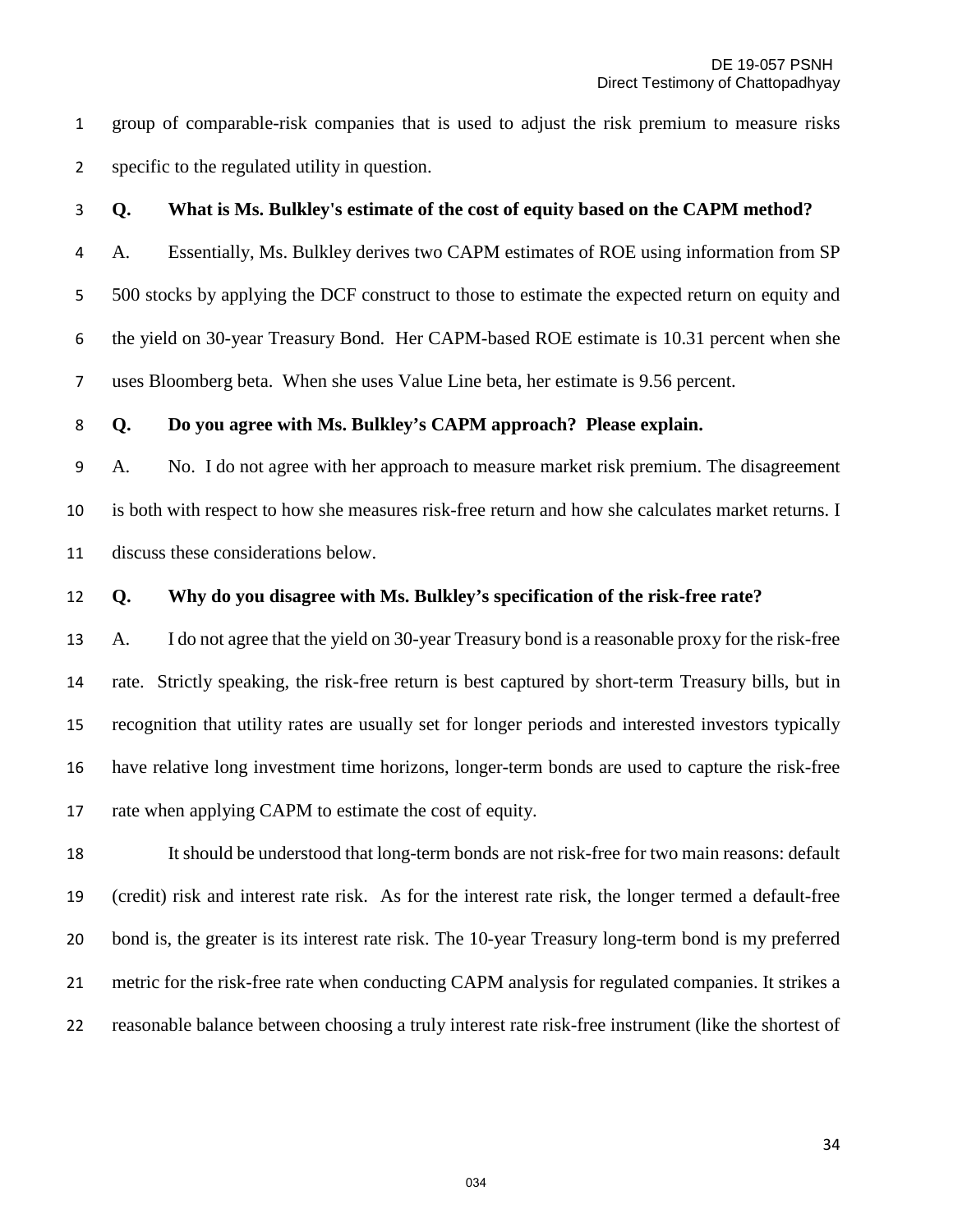short term Treasury bills) and a consideration that investors have relatively long investment 2 horizons and that regulated utility rates are usually set for longer terms than just a few months.  $^{23}$  $^{23}$  $^{23}$ 

 $\overline{a}$ 

Also, as for relying on projected Treasury bond yields to measure the risk-free rate, since the observed market-based yield at any point in time is inherently based on future expectations of market participants about the economy, I do not find it appropriate to use any information about what analysts think the yields are going to be in the future either near-term or long-term. Yields observable at any point in time in the market place is akin to price being observable in a competitive market at any point in time. In a competitive environment, the observed market-equilibrium bond yield, which represents the interplay of demand and supply realities, contains all the information about what economic agents expect will happen in the future. Such a yield therefore is the best indicator for a forward looking measure like the "risk-free" return.

 **Q. You stated that you do not agree with Ms. Bulkley's approach to calculate market returns. Please explain why.**

 A. My reservation about Ms. Bulkley's approach stems from three reasons that are related to how he employs the DCF approach in estimating the market returns.

 First, I disagree with the sole reliance on earnings growth projections to estimate the DCF growth components, as was discussed before in the section on DCF estimation of the proxy's cost of equity.

 Second, I do not agree that information from stocks that have zero dividend yields should be relied upon significantly to estimate the DCF based market returns. The DCF construct is intrinsically based on modeling net present value of dividend yields that investors receive. Such a construct ideally should not be applied on stocks that do not provide any dividends.

<span id="page-34-0"></span> For a good discussion on the determination of risk-free rate, *see* "*What is the Risk Free Rate? A Search for the Basic Building Block,*" Aswath Damodaran, Stern School of Business, New York University, December 2008.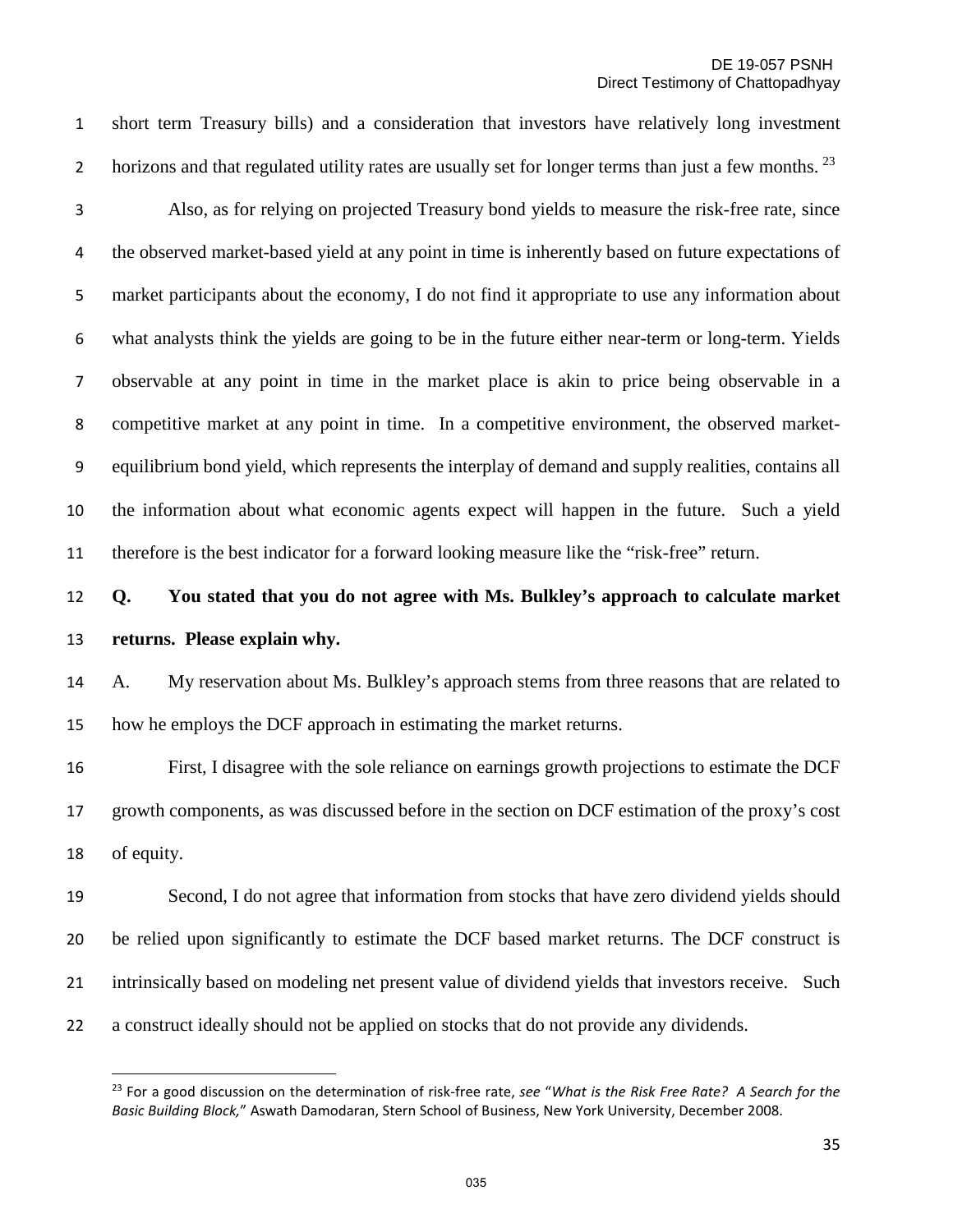Third, it should be recognized that the market portfolio as used by Bloomberg and Value Line are very different and the betas associated with one source should not be used to derive CAPM cost of equity estimates that relies on market data from the other. While Value Line betas are based on a market return assumed to be that of the NYSE Composite Index, the Bloomberg betas 5 are based on the S&P 500 Index. The OCA has therefore only estimated market returns that relies entirely only on Value Line data and uses only Value Line betas to derive cost of equity estimates. We do recognize that such an exercise would also be appropriate if we relied entirely only on Bloomberg data for both market returns and betas. The OCA however does not have access to Bloomberg and did not get necessary data from the data requests propounded on the Company, to fully conduct its own analysis. I have therefore relied only on Value Line data to estimate market 11 returns.

 All of the noted considerations inform the OCA's CAPM estimation as discussed below. I go through the CAPM inputs one-by-one.

#### **Q. What beta measures do you use for your sample?**

 A. I use Value Line beta estimates for the companies in my DCF proxy group (*see* Schedule PKC-9) to derive the average beta for those companies. The proxy beta is 0.58.

#### **Q. How do you calculate the equity risk premium?**

l

 A. Two key elements in the determination of the equity risk premium are the risk-free rate and the expected return on the market portfolio. As a proxy for the risk-free rate, as already discussed earlier, the OCA relies on the average of the current yields on the 10-Year Treasury bond observed

<span id="page-35-0"></span> I did however calculate, based on the Company's response to data request OCA TS2-003, an estimate for return on equity using data *solely* on dividend-paying stocks per the Company's approach. That ROE estimate is 8.20 percent.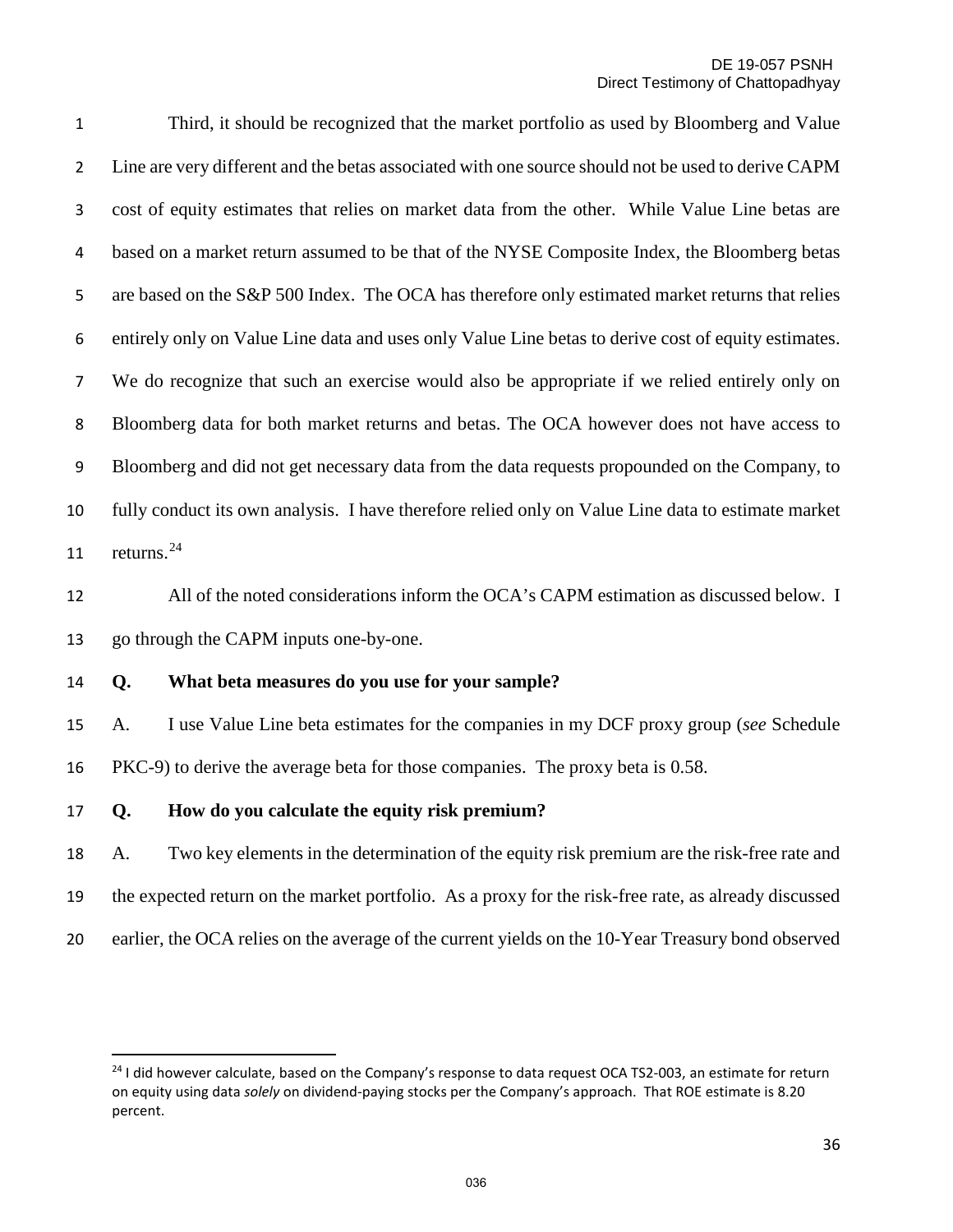1 over the last month. The average yield over November 7, 2019 to December 6, 2019 has been 1.82 2 percent.

As for the expected market returns, I applied the DCF construct to the S&P 500 companies essentially using the same approach that Ms. Bulkley followed, but for the DCF growth components, I use not only earnings growth projections, but also latest Value Line dividends and book value growth projections to derive three capitalization-weighted estimates of the expected market return.

#### 8 **Q. How did you derive the three market return estimates?**

A. First, using data for only dividend paying stocks from the S&P 500 universe, I derive an estimate of market return that relies on only earnings growth projections. Again using data from only dividend paying stocks, I derive the second estimate of market return relying on the average of the earnings, dividends, and book value growth projections. Finally, using data for all stocks in the S&P 500 universe, I derive the third market return estimate relying on only earnings growth projections (Schedule PKC-10). The calculations are reported in Table 1 below.

| <b>Table 1: CAPM Cost-of-Equity Estimates</b> |                                    |                                                                |                                 |
|-----------------------------------------------|------------------------------------|----------------------------------------------------------------|---------------------------------|
|                                               | <b>CAPM1</b>                       | <b>CAPM2</b>                                                   | <b>CAPM3</b>                    |
|                                               | <b>Dividend Paying S&amp;P 500</b> | <b>All S&amp;P 500</b>                                         |                                 |
|                                               | <b>EPS</b> growth<br>projection    | Average EPS,<br><b>DPS &amp; BVPS</b><br>growth<br>projections | <b>EPS</b> growth<br>projection |
| DCF Market Return (a)                         | 12.85                              | 12.01                                                          | 14.39                           |
| Risk Free Return (b)                          | 1.82                               | 1.82                                                           | 1.82                            |
| Market Beta (c)                               | 1.001                              | 1.004                                                          | 1.020                           |
| Risk Premium (a)-(b)                          | 11.03                              | 10.19                                                          | 12.57                           |
| Beta adjusted RP (d) = $((a)-(b))/(c)$        | 11.02                              | 10.15                                                          | 12.32                           |
| Proxy group beta (e)                          | 0.58                               | 0.58                                                           | 0.58                            |
| CAPM ROE estimate $(b)+(e)^{*}(d)$            | 8.25                               | 7.74                                                           | 9.00                            |

15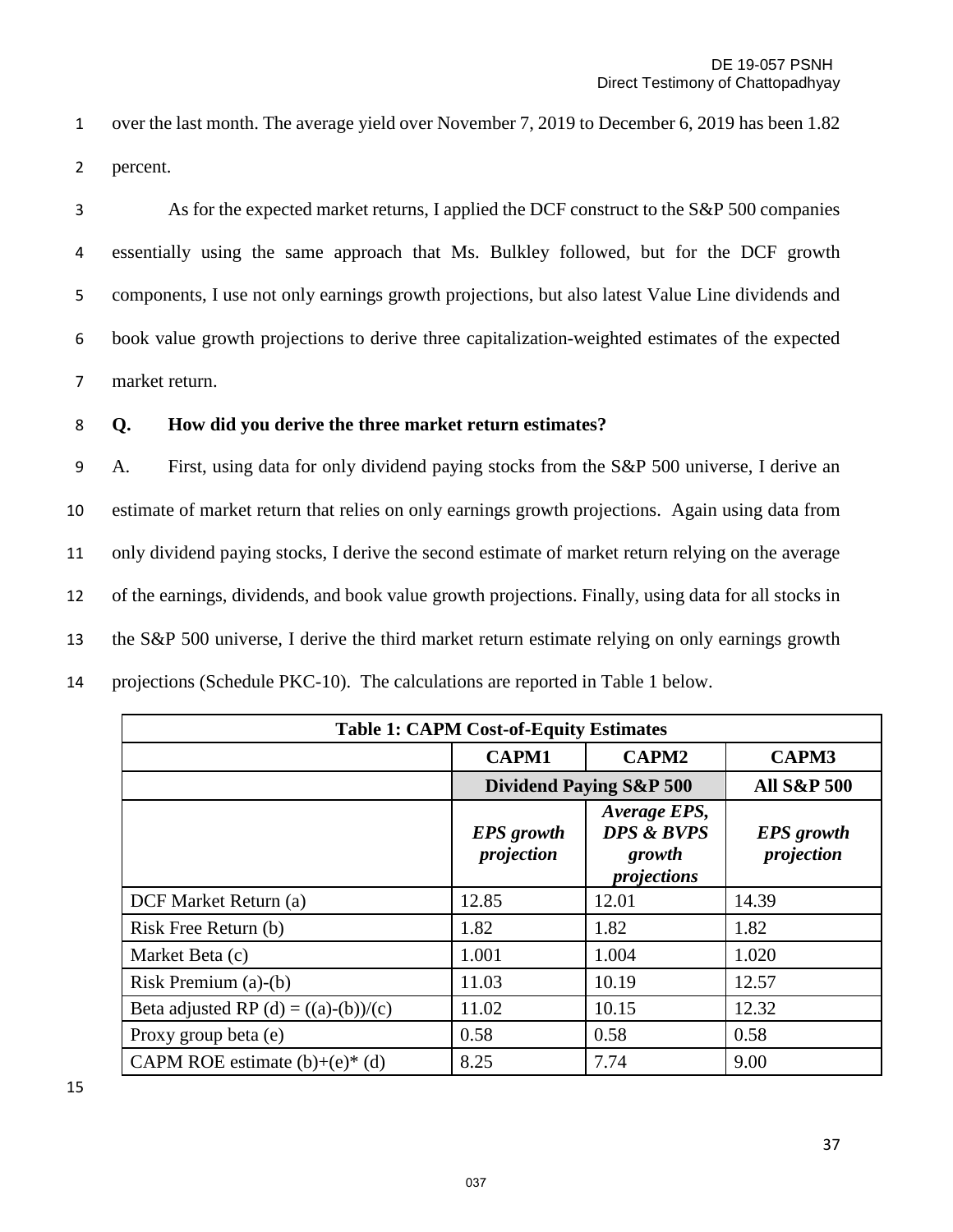As for the sample of companies, while the starting group of companies is same as the S&P 500 companies analyzed by Ms. Bulkley, to ensure that we are consistently looking at the same companies as a group in deriving the market returns for each of the samples informing the three estimates, I have only considered companies for which information is available for all of the input variables.

For the first estimate that relies on information from only dividend-paying stocks, a company is dropped if Value Line does not have data on earnings growth projections, market capitalization or betas. For the second estimate, a company is dropped if Value Line does not have its data for any one of the growth projections (earnings per share, dividends per share or book value per share), market capitalization or betas. For the third estimate, that uses information from all stocks (irrespective of whether those stocks pay dividends) I ignore the companies for which I did not have data for market capitalization, earnings growth projections, or betas (as downloaded from Value Line).

#### **Q. Please summarize the market return estimates.**

 A. Schedule PKC-11a and PKC-11b report the OCA analyses that rely on Value Line data latest as of November 21, 2019. The resulting expected market returns for the apposite Value Line samples are 12.85 percent, 12.01 percent and 14.39 percent; see Table 1. For these estimates, I appropriately adjusted the market capitalization weights to ensure that the weights added up to one for the different samples associated with the estimations. Also, in deriving the projected dividend yields, I applied the same approach that Ms. Bulkley used in her testimony.

#### **Q. Please describe how you estimate the market risk premiums.**

 A. To derive the market risk premium, the difference between the relevant market return and the bond yield is *divided* by the market-capitalization weighted mean of Value Line betas of the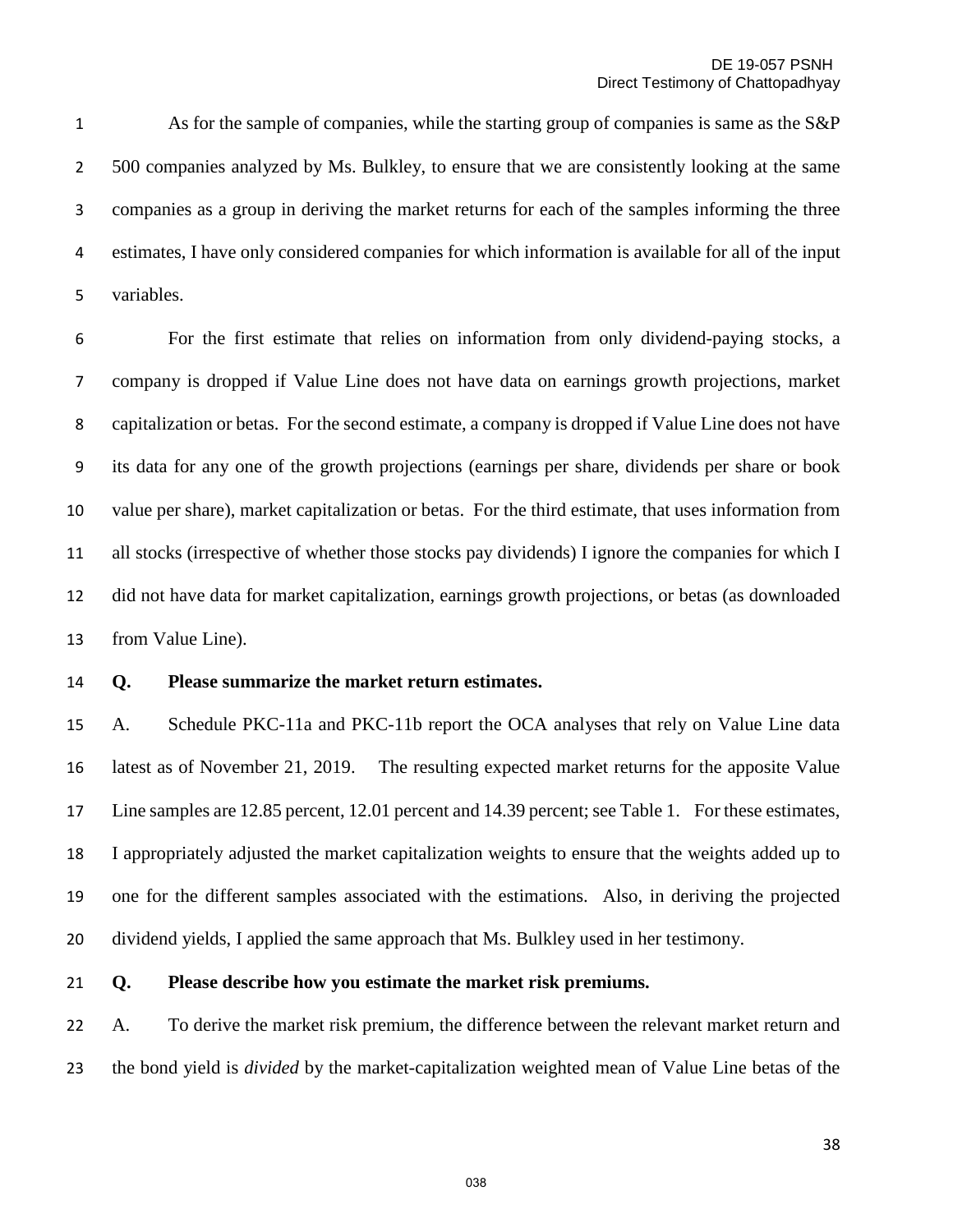constituent stocks. Doing so is appropriate, as the market proxy in the derivation of the Value Line betas (that would be associated with a beta of one) is expected to be different from that associated with the S&P 500 universe. The betas associated with the proxy groups associated with estimates CAPM1, CAPM2, and CAPM3 are 1.001, 1.004 and 1.02, respectively.

**Q. What are your estimates for market-risk premium?**

A. When only the dividend-paying subset of stocks in the S&P 500 index is considered, and only EPS growth projections are relied upon to measure the market returns, the estimate of equity risk premium is (12.85 percent *less* 1.82 percent) divided by 1.001, which is the market-capitalization weighted mean Value Line beta for the dividend-paying subset of the sample. The estimate is 11.02 percent.

 The same approach was employed to derive the second estimate of the market risk premium relying on the average of EPS, DPS, and BVPS growth projections and information from only dividend-paying S&P 500 stocks. The estimate is 10.15 percent.

 Finally, using all stocks in the S&P 500 index, when only EPS growth projections are relied upon to measure the DCF based market returns, the estimate for equity risk premium, is 12.32 percent.<sup>[25](#page-38-0)</sup>

**Q. What are the estimates of the cost of equity for the PSNH proxy group based on the three** 

- **estimated market risk premiums?**
- A. The last row of Table 1 reports the three estimates. CAPM1, CAPM2 and CAPM3 ROE estimates are 8.25 percent, 7.74 percent and 9.00 percent, respectively.

l

- **III.C Conclusion**
- <span id="page-38-0"></span>**Q. Please summarize your cost of equity estimates.**

<sup>&</sup>lt;sup>25</sup> All numbers reported here are rounded.